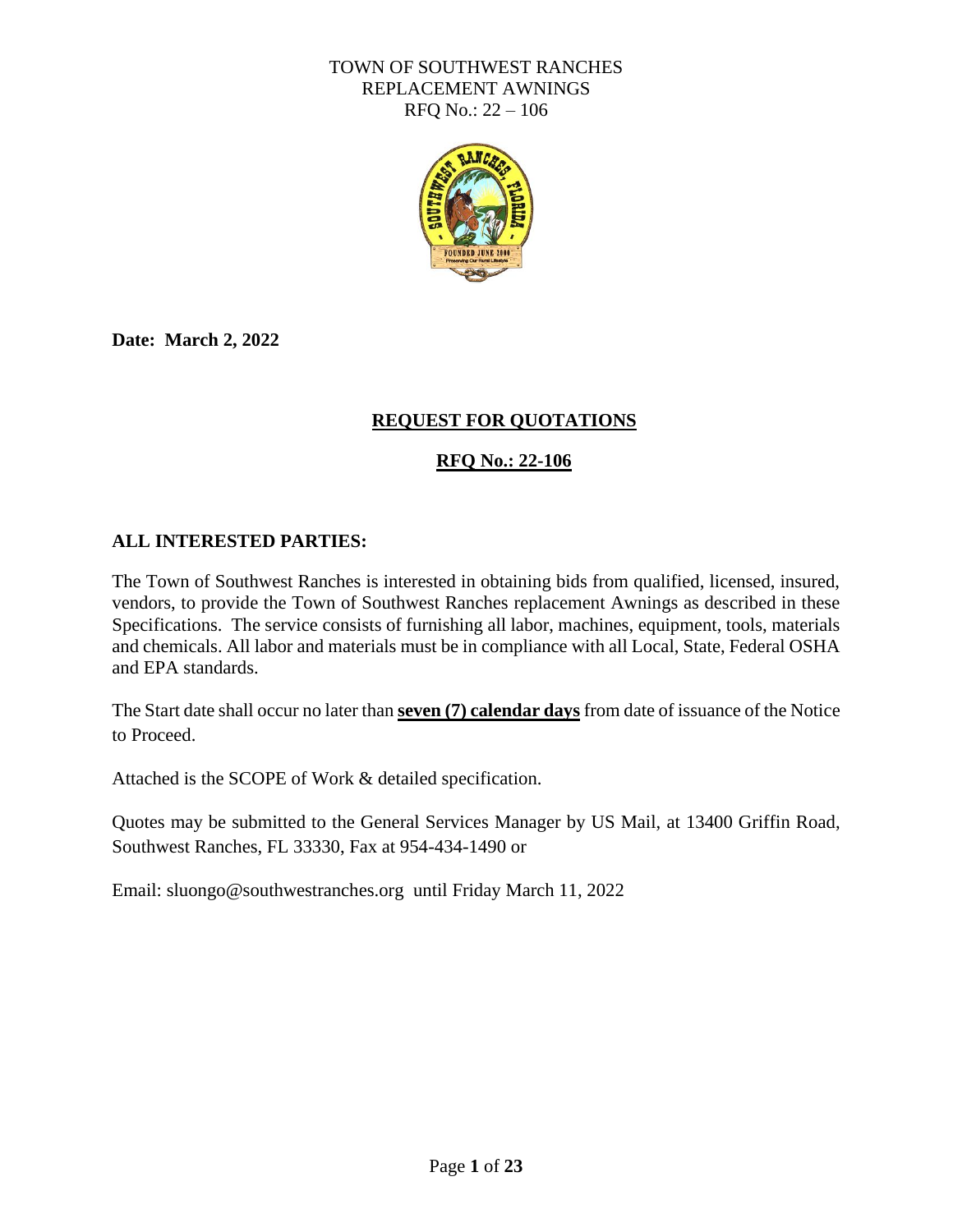Please include.

Each submittal shall include:

- Copies of all required licenses
- The Quote shall include Broward County Local Business Tax Receipt if the quote value is greater than or equal to \$10,000.

#### • **LIABILITY, INSURANCE, LICENSING & PERMITS**

Where a Contractor is required to enter onto the Town of Southwest Ranches property to deliver materials or to perform work or services as a result of an award, the Contractor will assume the full duty, obligation, and expense of obtaining all necessary licenses, permits, inspections, and insurance required. The Contractor shall be liable for any damages or loss to the Town occasioned by negligence or intentional acts or omissions of the Contractor (or his agents) or any person or subcontractor utilized in the completion of this contract. Contractor shall be required to furnish a certified copy of all licenses, certificates of competency or other licensure requirements necessary to practice his profession as required by Florida Statutes, Florida Building Code, Broward County, or Town of Southwest Ranches Code. These documents shall be furnished to the Town along with the Quote. Failure to furnish these documents or to have required licensure will be grounds for rejecting the Quote.

The Quote shall include Certificate(s) of Insurance or written proof of the ability to provide the required insurance by an insurance company authorized to do business in the State of Florida or otherwise secured in a manner satisfactory to the Town in an amount equal to 100% of the requirements. Prior to award and in any event prior to commencing Work, the Successful Proposer shall provide the Town with certified copies of all insurance policies providing coverage which meets the requirements as outlined below:

#### **\*All insurance policies shall name and endorse the following as "Additional Named Insureds"**:

TOWN OF SOUTHWEST RANCHES 13400 Griffin Road. Southwest Ranches, FL 33330

All insurance shall be issued by companies rated "A-" or better per A.M. Best's Key Rating Guide, latest edition and authorized to issue insurance in the State of Florida. It shall be the responsibility of the vendor and insurer to notify the Town Administrator of cancellation, lapse, or material modification of any insurance policies insuring the vendor, which relate to the activities of such vendor and the Town.

**Such notification shall be in writing, and shall be submitted to the Town Administrator within thirty (30) days prior to cancellation of such policies. This requirement shall be reflected on the Certificate of Insurance.**

• The completed attached **Exhibit B – Appendices with your Quote.**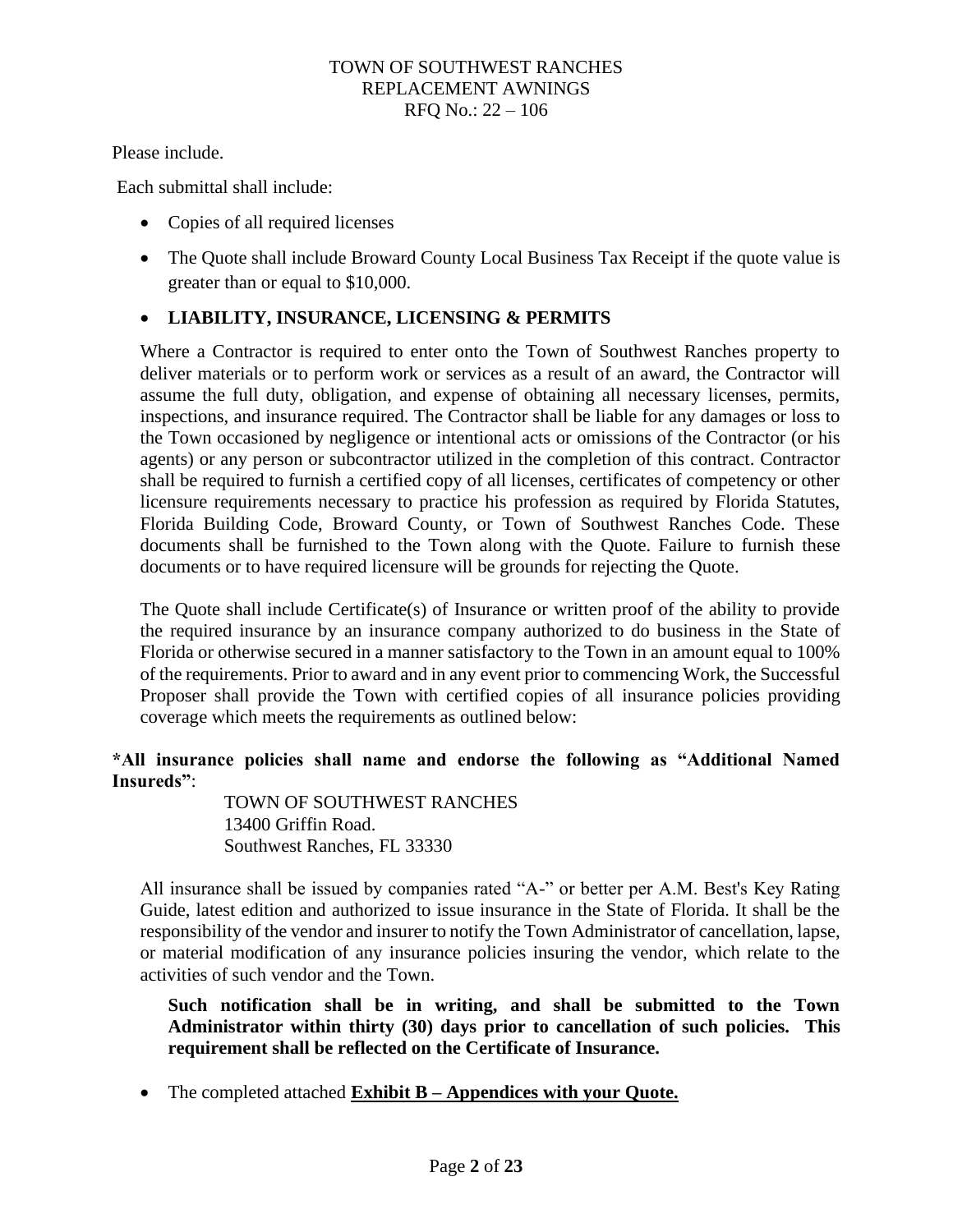#### **SCOPE OF WORK:**

The Contractor shall provide Awnings at 3 stations located at the Town of Southwest Ranches Fire Department, 17220 Griffin Road, Southwest Ranches, Florida 33331 as per the following:

#### Awning Covers for Fire Trucks

Currently there are three (3) stations at the Fire department that require replacement awnings (hardware is not needed).

Station 1: Three (3) truck station that requires replacement of existing awning over existing hardware, and three (3) panels that cover the sides and back, leaving the front open.

Station 2: Two (2) truck station that requires replacement of existing awning (hardware is not needed) and four (4) panels for the sides and back. The front panel should have manual roll up capability.

Station 3: One (1) truck station that requires replacement of existing awning (hardware is not needed) and four (4) panels for the sides and back. The front panel should have manual roll up capability.

Requesting high grade material of same color. Seams should have flaps disallowing rain intrusion.

#### **Please call Chief Bennett at 954-868-2057 to make an appointment to inspect and take measurements of the stations before quoting.**

#### **PRODUCT/MANUFACTURE**

The Contractor shall be responsible for initiating, maintaining, and supervising all safety precautions and products in connection with the Services and shall comply with all EPA and OSHA safety requirements while performing the Services. As a minimum, all personnel performing the Services subject to this RFQ will be required to wear safety equipment and clothing appropriate for the Service.

#### **GENERAL SPECIFICATIONS**

All work shall be completed during normal business hours, which are Monday-Friday except for emergency needs as designated by the General Services Manager.

#### **CONTRACTOR'S RESPONSIBILITY**

Contractor shall supervise and direct the Services competently and efficiently, devoting such attention thereto and applying such skills and expertise as may be necessary to perform the Services in accordance with the Contract Documents. Contractor shall be solely responsible for the means, methods, techniques, sequences, procedures, and safety precautions necessary for construction. Contractor shall also be responsible to see that the finished Services strictly comply with the Quote Documents.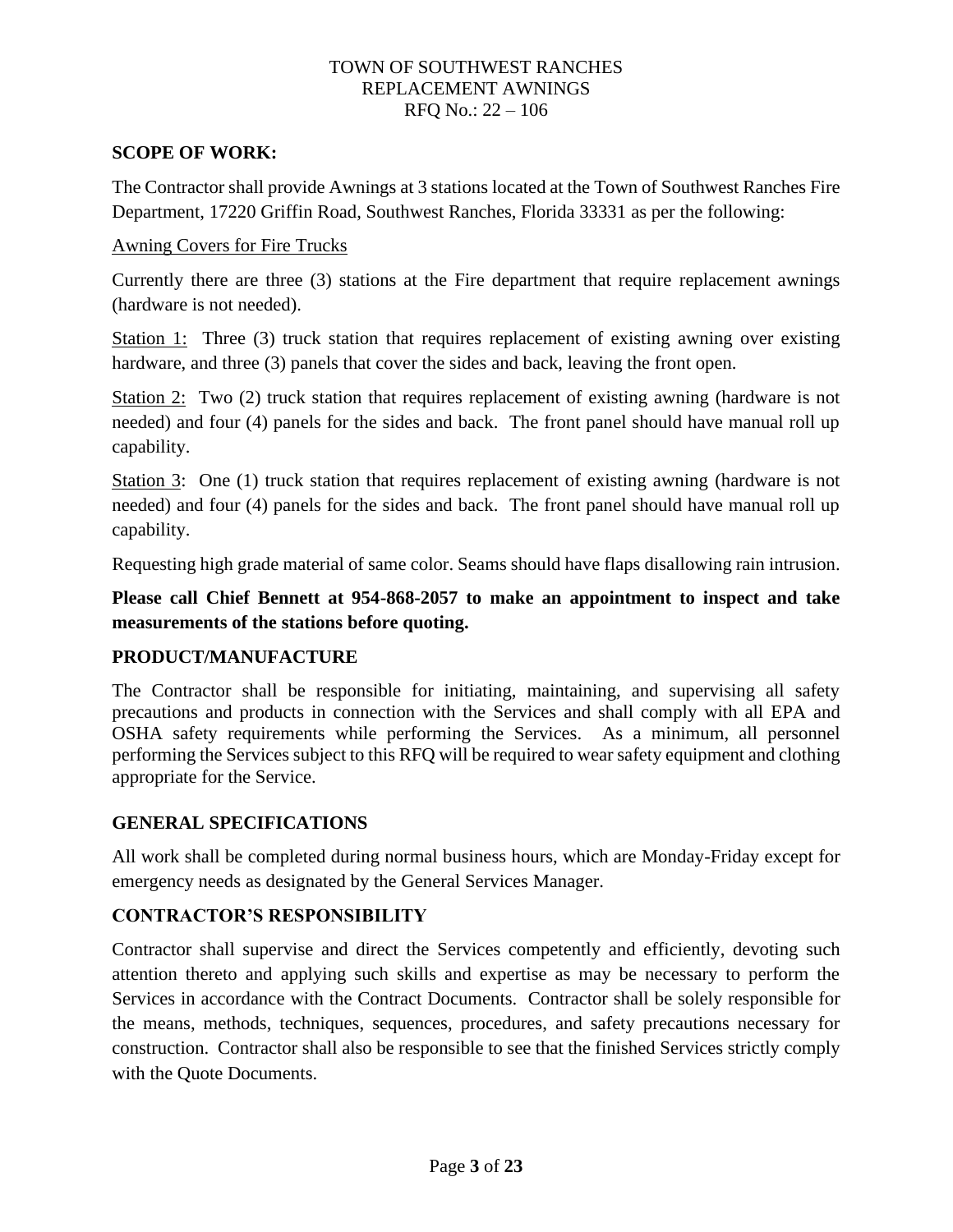All debris removed from the Town must be legally disposed of according to the Town's Code of Ordinances and in accordance with Local, State and Federal Regulations. Contractor hereby agrees to and shall indemnify, defend and hold harmless the Town, its officers and employees, from liabilities, damages, losses, costs, and expenses, including, but not limited to, reasonable attorney's fees (at both the trial and appellate levels), to the extent caused by Contractor's improper disposal or site cleanup or failure to comply with any applicable environmental laws.

If the Proposer intends to use sub-contractors to perform any Services pursuant to this RFQ, these sub-contractors are subject to prior approval by Town. Contractor shall be fully responsible to Town for all acts and omissions of any sub-contractors, suppliers and other persons and organizations performing or furnishing any of the Services under a direct or indirect contract with Contractor just as Contractor is responsible for Contractor's own acts and omissions.

Contractor shall take all necessary precautions for the safety of, and shall provide the necessary protection to prevent damage, injury, or loss to other property.

As set forth in the terms of this RFQ, Contractor shall pay all sales, consumer, use and other similar taxes and should not include taxes in Bid prices. The Town is exempt from Florida sales tax on direct purchases of tangible property or Services. Also, it is the responsibility of the Contractor to procure all necessary permits and licenses the cost of which shall be deemed included in the Bid price.

#### **TOWN RESPONSIBILITIES**

The Town will coordinate all facility access with the Contractor and its technicians.

#### **MATERIALS**

The vendor shall provide high grade material of same color and quality. Seams should have flaps disallowing rain intrusion.

#### **SAFETY**

All pertinent safety regulations shall be adhered to rigidly.

Contractor shall provide all safety equipment required to perform the project.

#### **AWARD**

The Town will make a final decision deemed to be in the best interests of the Town, and anticipates the use of a purchase order to confirm the terms of the Services, as may be acceptable to the Town. Pursuant to the Town's Procurement Code, this RFQ shall not be deemed a competitive procurement, and there shall be no rights of protest associated with decisions which may be made by the Town.

The Town of Southwest Ranches reserves the right to reject any or all quotes, to waive any informality, non-material irregularity or technicality.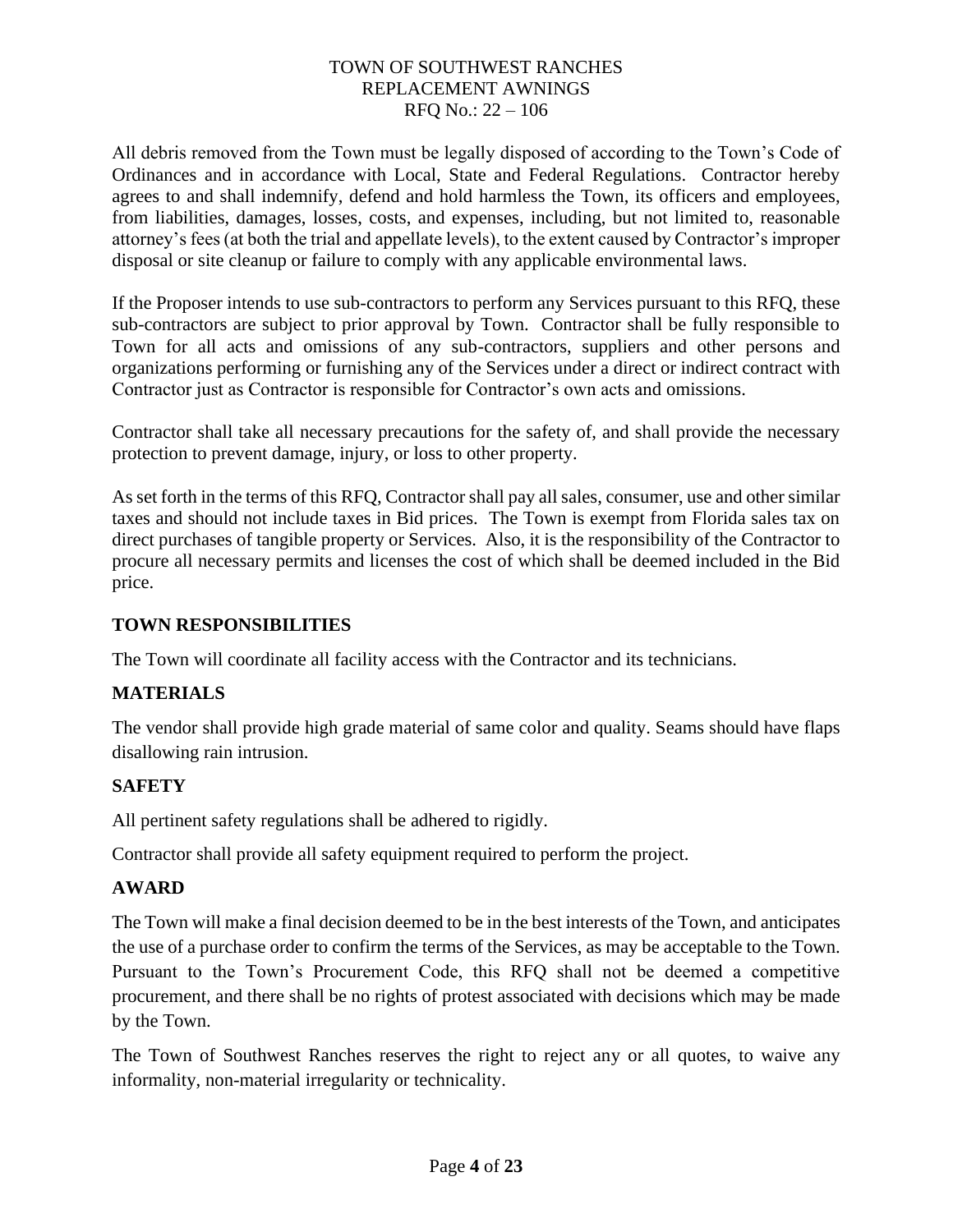All Quotes or questions concerning this RFQ must be submitted by US Mail, Fax or Emailed to:

Sandy Luongo, General Services Manager 13400 Griffin Road Southwest Ranches, Florida 33330 Phone: 954-434-7476 Fax: 954-434-1490 Email: [sluongo@southwestranches.org](mailto:sluongo@southwestranches.org)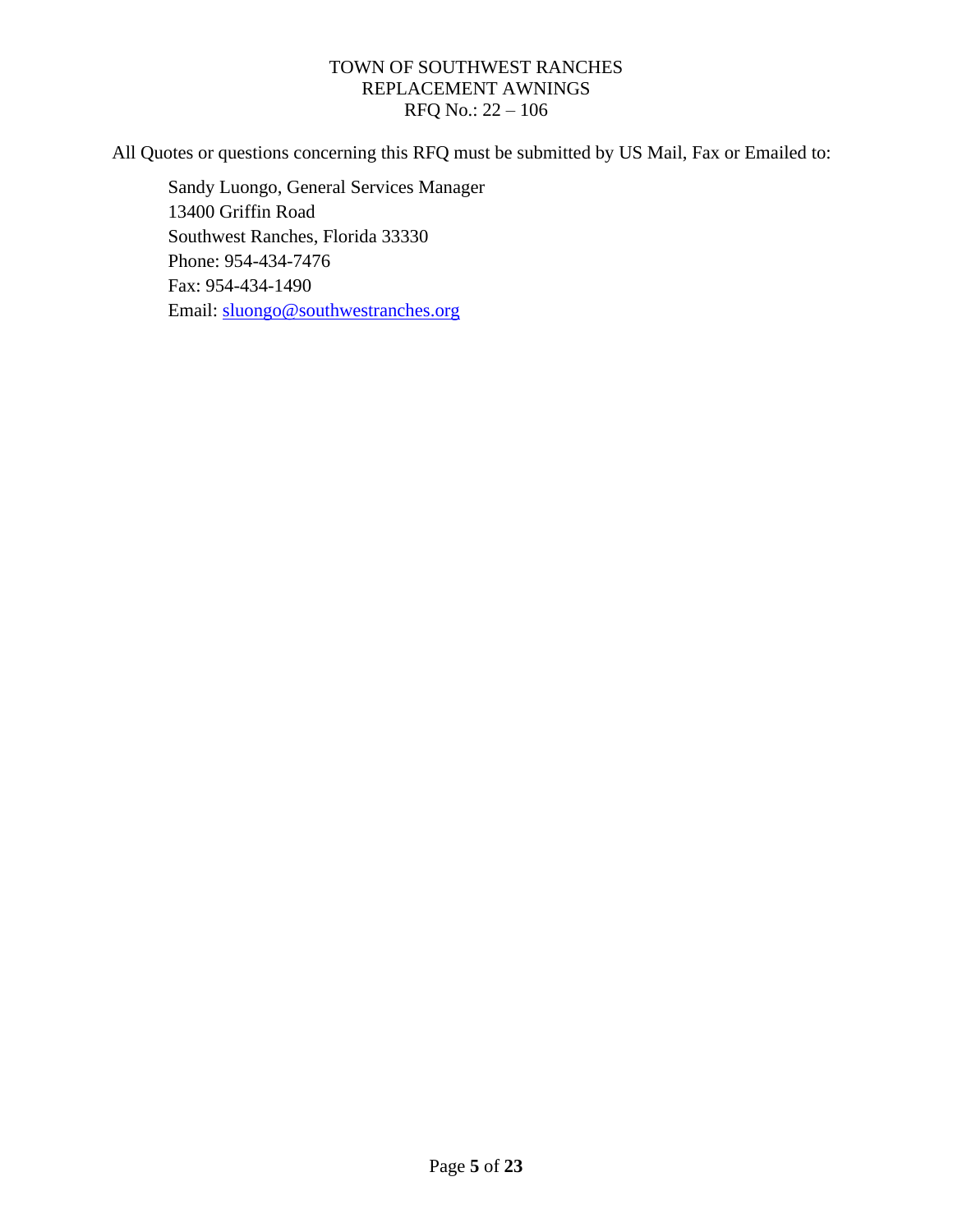

## **EXHIBIT B - APPENDICES**

## Table of Contents

| APPENDIX E SWORN STATEMENT PURSUANT TO SECTION 287.133(3) (A) FLORIDA |
|-----------------------------------------------------------------------|
|                                                                       |
|                                                                       |
| APPENDIX O ACKNOWLEDGMENT OF CONFORMANCE WITH O.S.H.A. STANDARDS      |
|                                                                       |
|                                                                       |
|                                                                       |
| APPENDIX Y OTHER FEDERAL, STATE AND LOCAL REQUIREMENTS (2 CFR 200)    |
|                                                                       |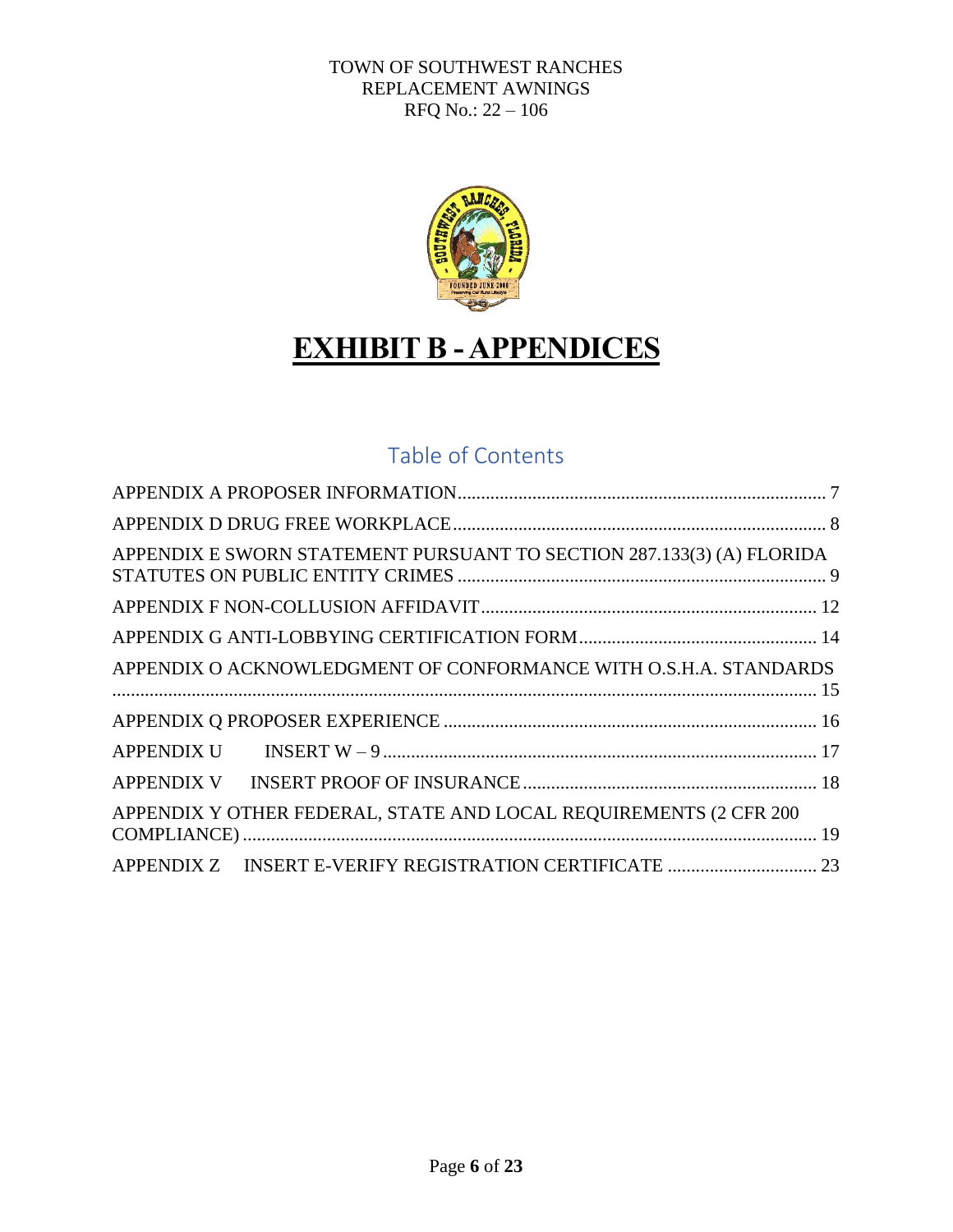## **APPENDIX A PROPOSER INFORMATION**

<span id="page-6-0"></span>

| (Attach copy of license)                |                                                |                                                                                    |
|-----------------------------------------|------------------------------------------------|------------------------------------------------------------------------------------|
| (Attach a separate sheet, if necessary) |                                                |                                                                                    |
|                                         |                                                |                                                                                    |
|                                         |                                                |                                                                                    |
|                                         |                                                |                                                                                    |
|                                         |                                                | PROPOSER'S NAME:                                                                   |
|                                         |                                                |                                                                                    |
|                                         |                                                | PROPOSER'S PHONE NUMBER: Office: Cell: Cell: Cell: Cell: Cell: Cell: Cell: Cell: C |
|                                         |                                                |                                                                                    |
| $\mathbf{By:}$                          |                                                |                                                                                    |
|                                         | Name of Corporation/Entity                     |                                                                                    |
|                                         | <b>Address of Corporation/Entity</b>           |                                                                                    |
|                                         | Signature of President or Authorized Principal |                                                                                    |
|                                         |                                                |                                                                                    |
|                                         |                                                |                                                                                    |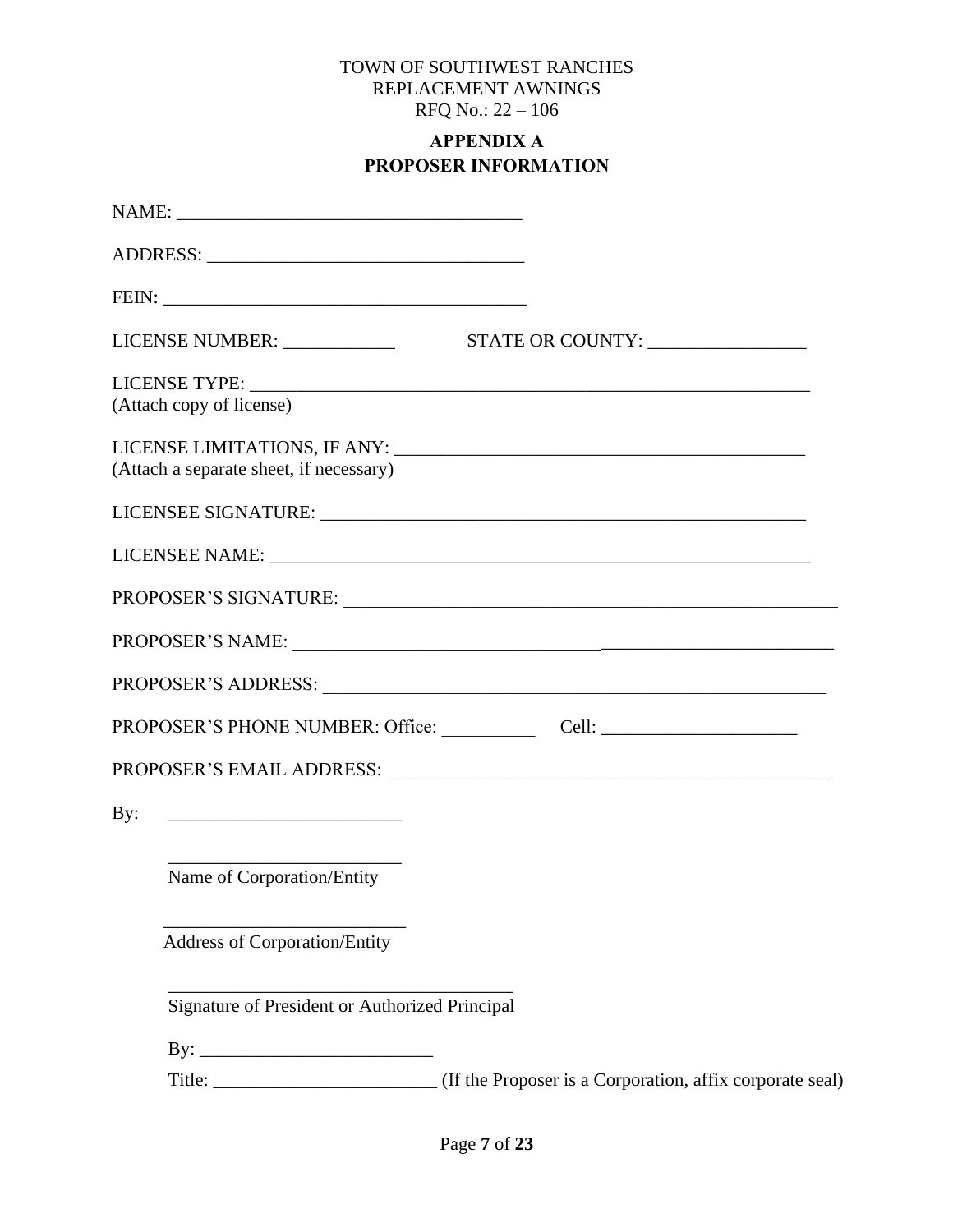## **APPENDIX D DRUG FREE WORKPLACE**

<span id="page-7-0"></span>Proposers must certify that they will provide a drug-free workplace. In order to have a drug-free workplace program, a business shall:

- 1) Publish a statement notifying employees that the unlawful manufacture, distribution, dispensing, possession, or use of a controlled substance is prohibited in the workplace and specifying the actions that will be taken against employees for violations of such prohibition.
- 2) Inform employees about the dangers of drug abuse in the workplace, the business's policy of maintaining a drug-free workplace, any available drug counseling, rehabilitation, and employee assistance programs, and the penalties that may be imposed upon employees for drug abuse violations.
- 3) Give each employee engaged in providing the commodities or contractual services that are under bid a copy of the statement specified in subsection (1).
- 4) In the statement specified in subsection (1), notify the employees that, as a condition of working on the commodities or contractual services that are under bid, the employee will abide by the terms of the statement and will notify the employer of any conviction of, or plea of guilty or nolo contendere to, any violation of chapter 893 or of any controlled substance law of the United States or any state, for a violation occurring in the workplace no later than five (5) days after such conviction or plea.
- 5) Impose a sanction on (or require the satisfactory participation in a drug abuse assistance or rehabilitation program, if such is available in the employee's community), any employee who is so convicted or takes a plea.
- 6) Make a good faith effort to continue to maintain a drug-free workplace through implementation of this section.

As the person authorized to sign the statement, I certify that this firm complies fully with the above requirements.

**PROPOSER'S SIGNATURE**: \_\_\_\_\_\_\_\_\_\_\_\_\_\_\_\_\_\_\_\_\_\_\_\_\_\_\_\_\_\_\_\_\_\_\_\_\_\_\_\_\_\_

PROPOSER: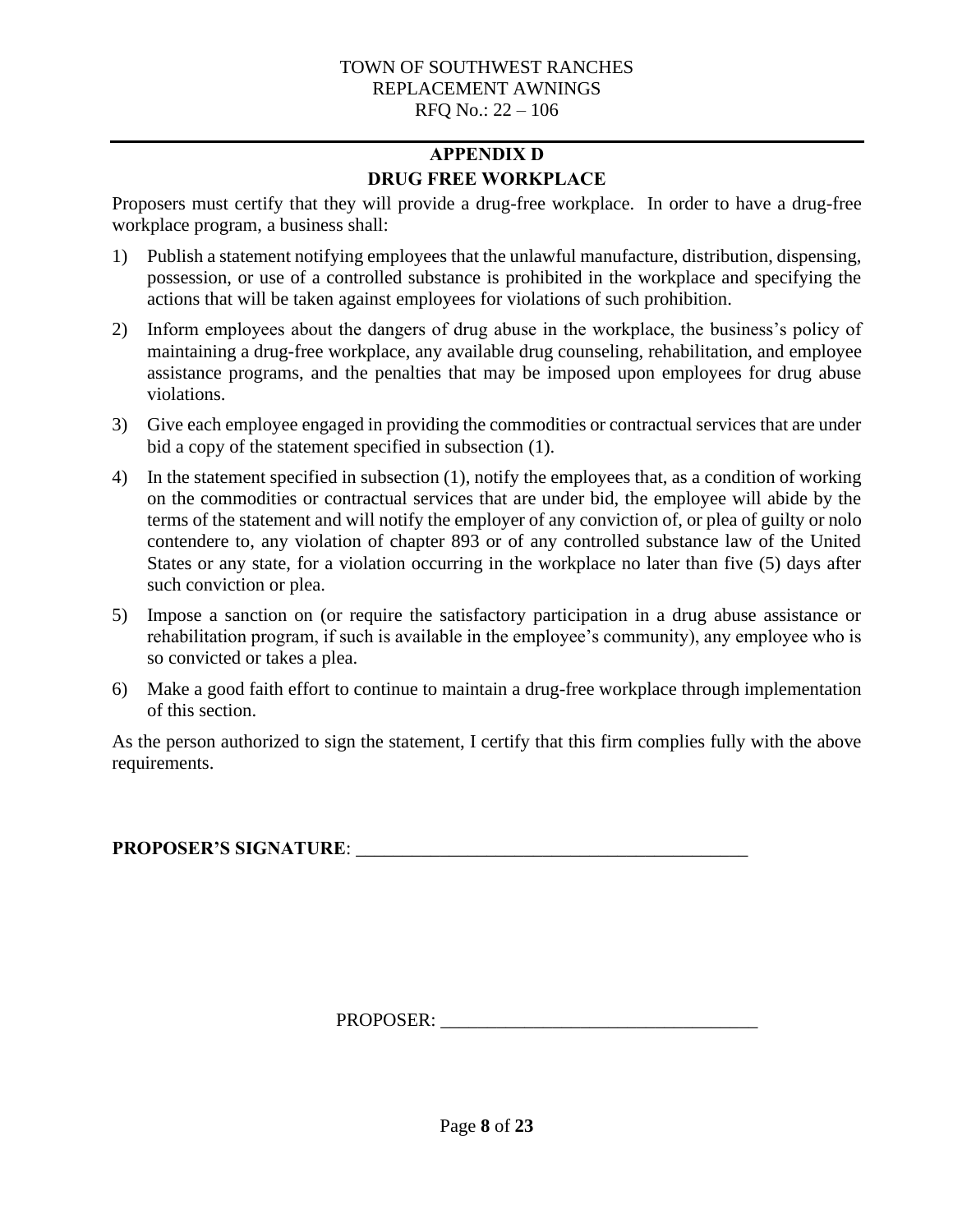#### **APPENDIX E**

## **SWORN STATEMENT PURSUANT TO SECTION 287.133(3) (A) FLORIDA STATUTES ON PUBLIC ENTITY CRIMES**

<span id="page-8-0"></span>THIS FORM MUST BE SIGNED AND SWORN TO IN THE PRESENCE OF A NOTARY PUBLIC OR OTHER OFFICIAL AUTHORIZED TO ADMINISTER OATHS.

| bv | <u> 1989 - Johann Stoff, deutscher Stoffen und der Stoffen und der Stoffen und der Stoffen und der Stoffen und d</u> |
|----|----------------------------------------------------------------------------------------------------------------------|
|    | for                                                                                                                  |
|    |                                                                                                                      |
|    |                                                                                                                      |
|    |                                                                                                                      |

**2**. I understand that a "public entity crime" as defined in Paragraph 287.133(1)(g), Florida Statutes, means a violation of any state or federal law by a person with respect to and directly related to the transaction of business with any public entity or with an agency or political subdivision of any other state or with the United States, including, but not limited to, any bid, proposal, reply or contract for goods or services, any lease for real property, or any contract for the construction or repair of a public building or public work, involving antitrust, fraud, theft, bribery, collusion, racketeering, conspiracy,

and (if applicable) its Federal Employer Identification Number (FEIN) is

or material misrepresentation.

- 3. I understand that "convicted" or "conviction" as defined in Para. 287.133(1) (b), Florida Statutes, means a finding of guilt or a conviction of a public entity crime, with or without an adjudication of guilt, in any federal or state trail court of record relating to charges brought by indictment or information after July 1, 1989, as a result of a jury verdict, non-jury trial, or entry of a plea of guilty or nolo contendere.
- 4. I understand that an "affiliate" as defined in Para. 287.133(1) (a), Florida Statutes, means:

(i). A predecessor or successor of a person convicted of a public entity crime; or

(ii). An entity under the control of any natural person who is active in the management of the entity and who has been convicted of a public entity crime. The term "affiliate" includes those officers, directors, executives, partners, shareholders, employees, members, and agents who are active in the management of an affiliate. The ownership by one person of shares constituting a controlling interest in another person, or a pooling of equipment or income among persons when not for fair market value under an arm's length agreement, shall be a prima facie case that one person controls another person. A person who knowingly enters into a joint venture with person who has been convicted of a public entity crime in Florida during the preceding 36 months shall be considered an affiliate.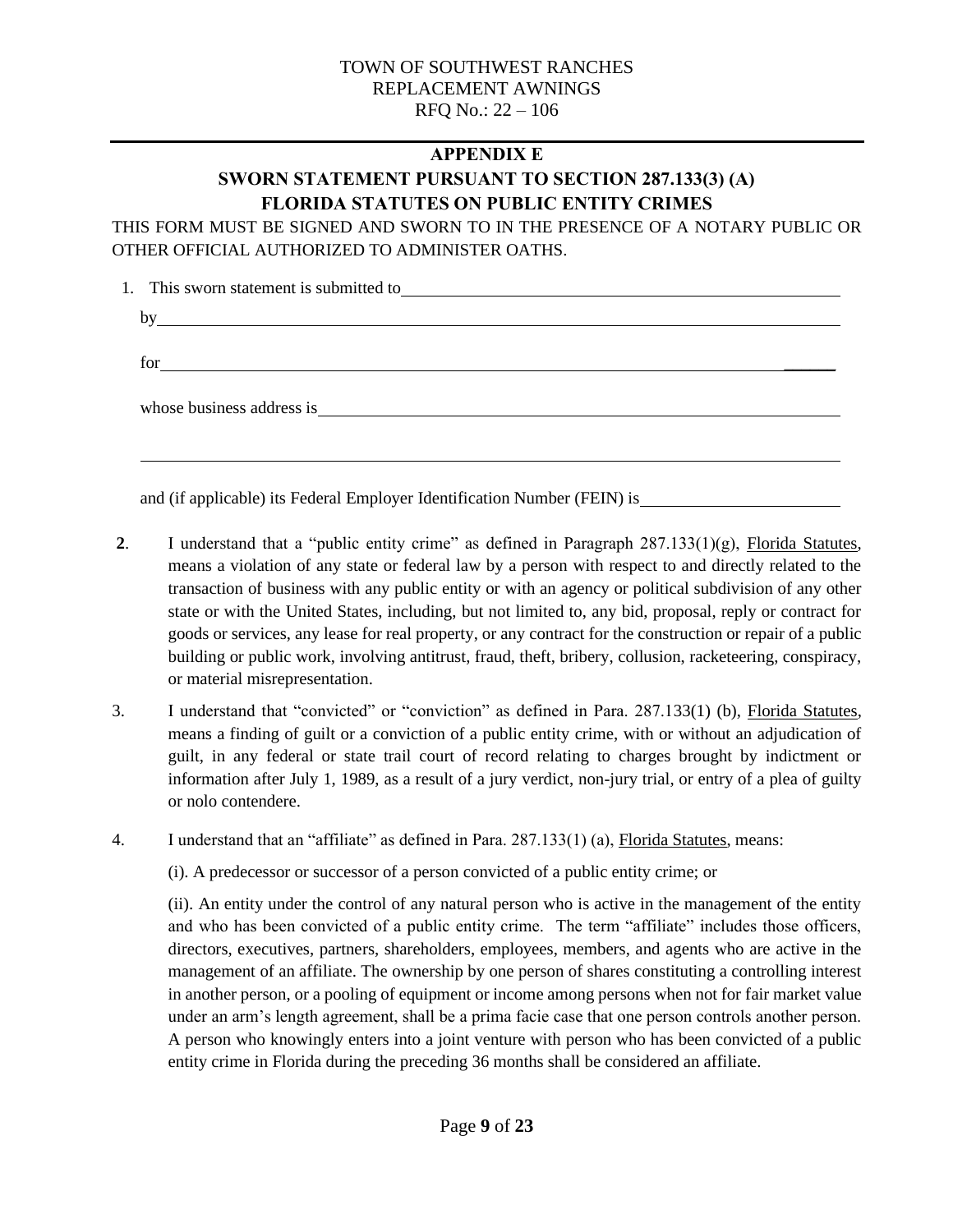- **5**. I understand that a "person" as defined in Para. 287.133(1) (e), Florida Statutes, means any natural person or entity organized under the laws of any state or of the United States with the legal power to enter into a binding contract and which bids or applies to bid on contracts for the provision of goods or services let by a public entity, or which otherwise transacts or applies to transact business with a public entity. The term "person" includes those officers, directors, executives, partners, shareholders, employees, members, and agents who are active in management of an entity.
- **6**. The statement which I have marked below is true in relation to the entity submitting this sworn statement. (Indicate which statement applies.)

\_\_\_\_\_\_\_ Neither the entity submitting this sworn statement, nor any of its officers, directors, executives, partners, shareholders, employees, members, or agents who are active in the management of the entity, nor any affiliate of the entity has been charged with and convicted of a public entity crime subsequent to July 1, 1989.

\_\_\_\_\_\_\_ The entity submitting this sworn statement, or one or more of its officers, directors, executives, partners, shareholders, employees, members, or agents who are active in the management of the entity or an affiliate of the entity has been charged with and convicted of a public entity crime subsequent to July 1, 1989.

However, there has been a subsequent proceeding before a Hearing Officer of the State of Florida, Division of Administrative Hearings and the Final Order entered by the Hearing Officer of the State of Florida, Division of Administrative Hearings and the Final Order entered by the Hearing Officer determined that it was not in the public interest to place the entity submitting this sworn statement on the convicted vendor list. (Attach a copy of the final order)

I UNDERSTAND THAT THE SUBMISSION OF THIS FORM TO THE CONTRACTING OFFICER FOR THE PUBLIC ENTITY IDENTIFIED IN PARAGRAPH 1 (ONE) ABOVE IS FOR THAT PUBLIC ENTITY ONLY AND, THAT THIS FORM IS VALID THROUGH DECEMBER 31 OF THE CALENDAR YEAR IN WHICH IT IS FILED. I ALSO UNDERSTAND THAT I AM REQUIRED TO INFORM THE PUBLIC ENTITY PRIOR TO ENTERING INTO A CONTRACT IN EXCESS OF THE THRESHOLD AMOUNT PROVIDED IN SECTION 287.017, FLORIDA STATUTES, FOR CATEGORY TWO, OF ANY CHANGE IN THE INFORMATION CONTAINED IN THIS FORM.

**[Signatures on next page]**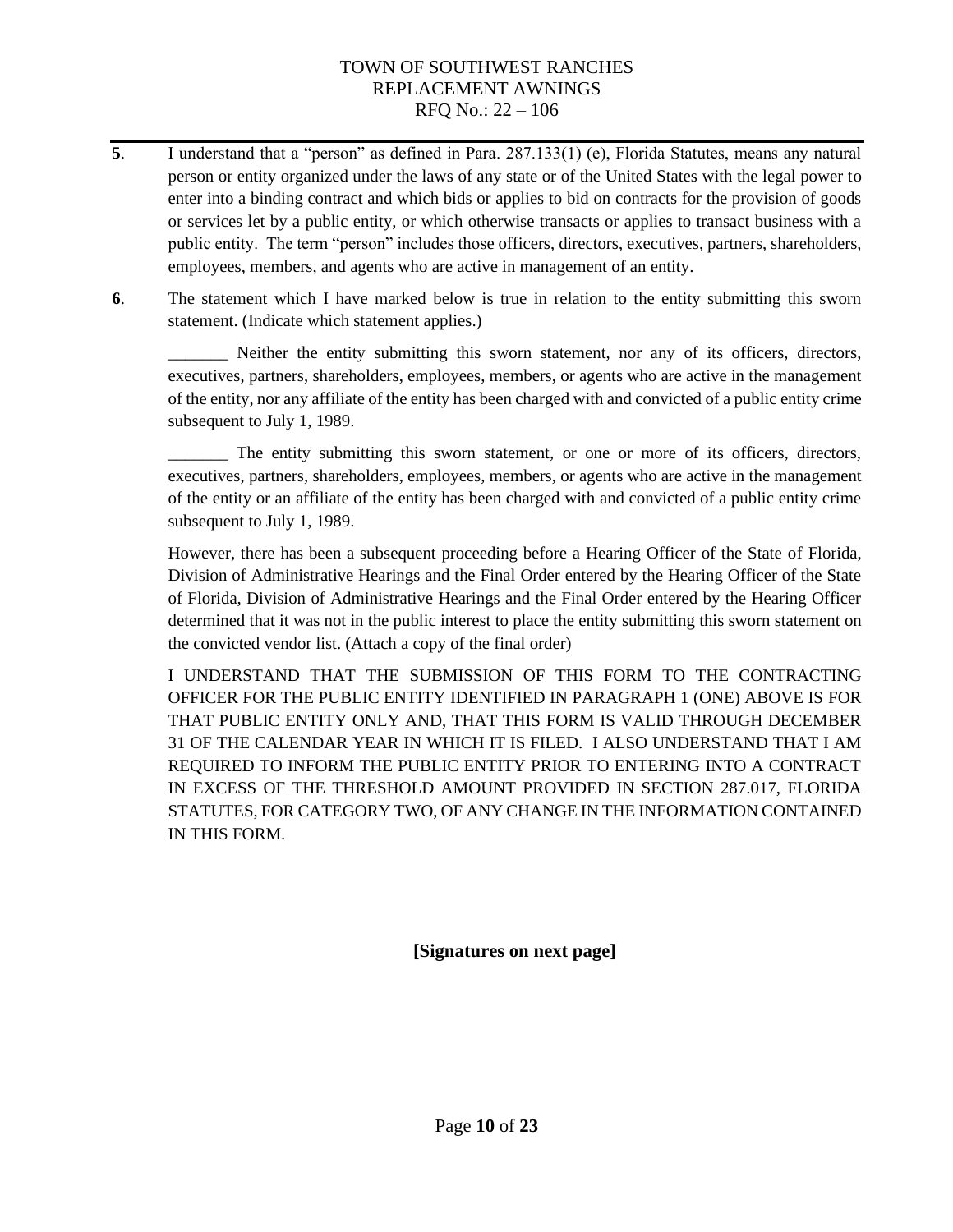By:

(Printed Name)

(Title)

The foregoing instrument was acknowledged before me this \_\_\_\_\_\_\_\_\_\_\_\_ day of

 $20 \qquad \qquad$ , 20  $\qquad \qquad$ , by  $\qquad \qquad$ , [ ] who is personally known to me or [ ] who has produced \_\_\_\_\_\_\_\_\_\_\_\_\_\_\_\_\_\_as identification and who did take an oath.

> \_\_\_\_\_\_\_\_\_\_\_\_\_\_\_\_\_\_\_\_\_\_\_\_\_\_\_\_\_\_\_\_\_ Notary Public

| (Print Notary Name)    |          |
|------------------------|----------|
| State of               | at Large |
| My Commission Expires: |          |

(Printed, typed, or stamped commissioned name of notary public)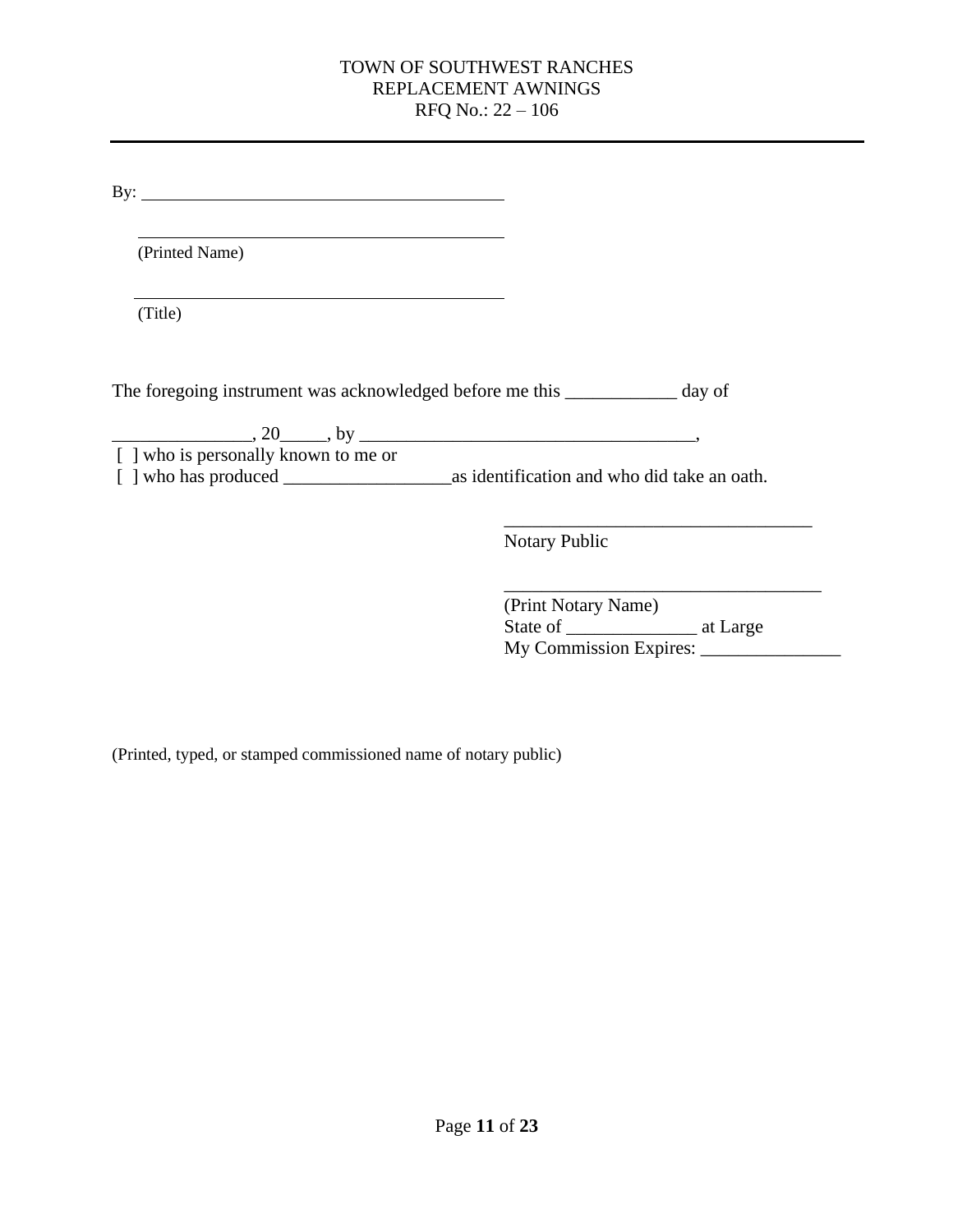<span id="page-11-0"></span>

|       |                                                       |         | <b>APPENDIX F</b>                           |
|-------|-------------------------------------------------------|---------|---------------------------------------------|
|       |                                                       |         | <b>NON-COLLUSION AFFIDAVIT</b>              |
|       |                                                       |         |                                             |
|       | County of                                             | $)$ ss: |                                             |
|       |                                                       |         | being first duly sworn deposes and says     |
| that: |                                                       |         |                                             |
| (1)   | $He/She$ is the $\overline{\phantom{a}}$<br>Agent) of |         | (Owner, Partner, Officer, Representative or |
|       |                                                       |         | the Proposer that has submitted the         |
|       | attached Quote;                                       |         |                                             |

- **(2)** He/She is fully informed with respect to the preparation and contents of the attached Quote and of all pertinent circumstances respecting such Quote;
- **(3)** Such Quote is genuine and is not a collusive or sham Quote;
- **(4)** Neither the said Proposer nor any of its officers, partners, owners, agents, representatives, employees or parties in interest, including this affiant, have in any way colluded, conspired, connived or agreed, directly or indirectly, with any other Proposer, firm, or person to submit a collusive or sham Quote in connection with the Work for which the attached Quote has been submitted; or to refrain from bidding in connection with such Work; or have in any manner, directly or indirectly, sought by agreement or collusion, or communication, or conference with any Proposer, firm, or person to fix any overhead, profit, or cost elements of the Quote or of any other Proposer, or to fix any overhead, profit, or cost elements of the Quote price or the Quote price of any other Proposer, or to secure through any collusion, conspiracy, connivance, or unlawful agreement any advantage against (Recipient), or any person interested in the proposed Work;
- **(5)** The price or prices quoted in the attached Quote are fair and proper and are not tainted by any collusion, conspiracy, connivance, or unlawful agreement on the part of the Proposer or any other of its agents, representatives, owners, employees or parties in interest, including this affiant.

**[Signatures on next page]**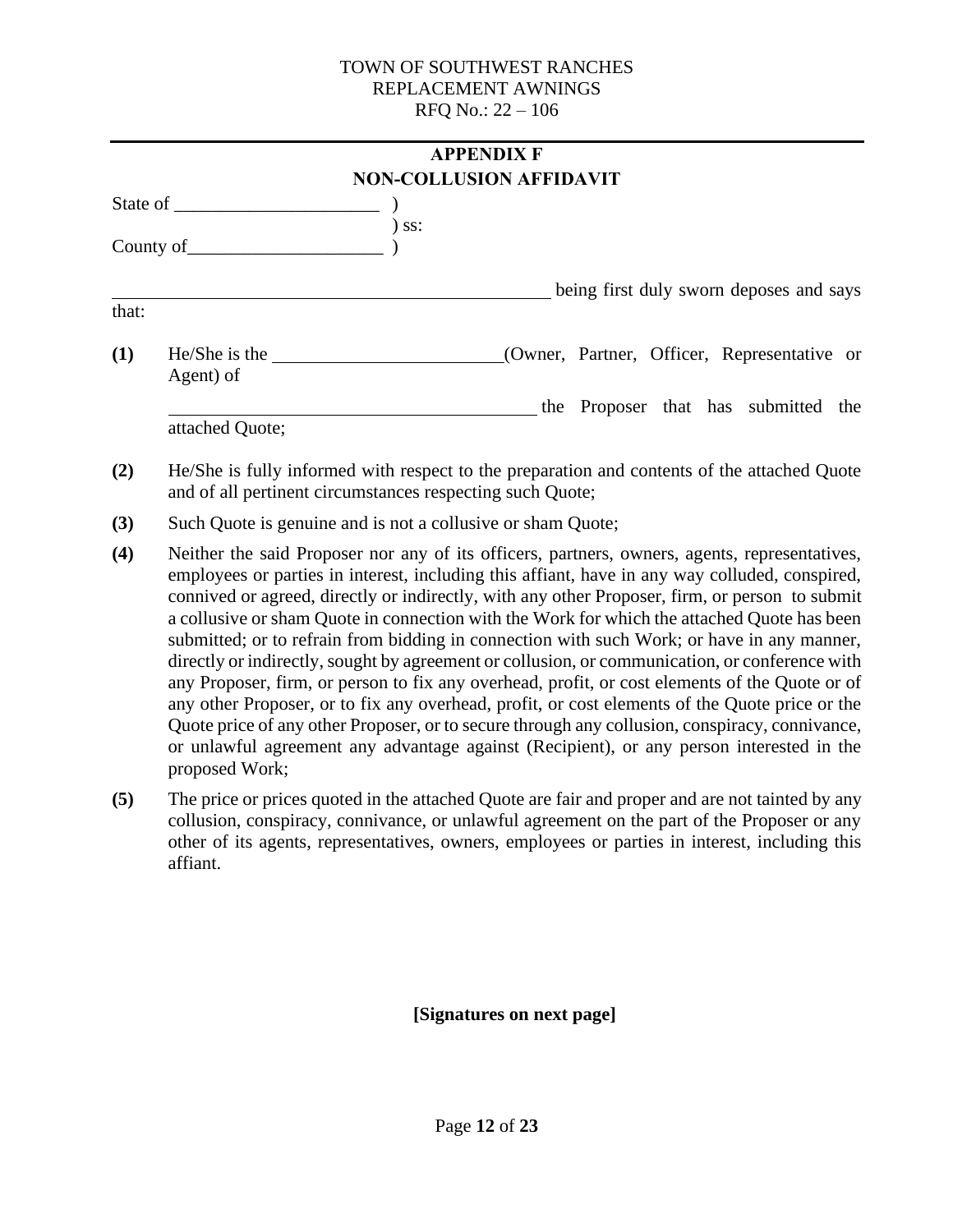| (Printed Name)                       |                                                                              |
|--------------------------------------|------------------------------------------------------------------------------|
|                                      |                                                                              |
| (Title)                              |                                                                              |
|                                      |                                                                              |
|                                      |                                                                              |
|                                      |                                                                              |
|                                      | The foregoing instrument was acknowledged before me this ____________ day of |
|                                      | $\frac{1}{20}$ , 20 and by $\frac{1}{20}$ , by $\frac{1}{20}$                |
| [ ] who is personally known to me or |                                                                              |
|                                      |                                                                              |

| (Print Notary Name)    |          |
|------------------------|----------|
| State of               | at Large |
| My Commission Expires: |          |

(Printed, typed, or stamped commissioned name of notary public)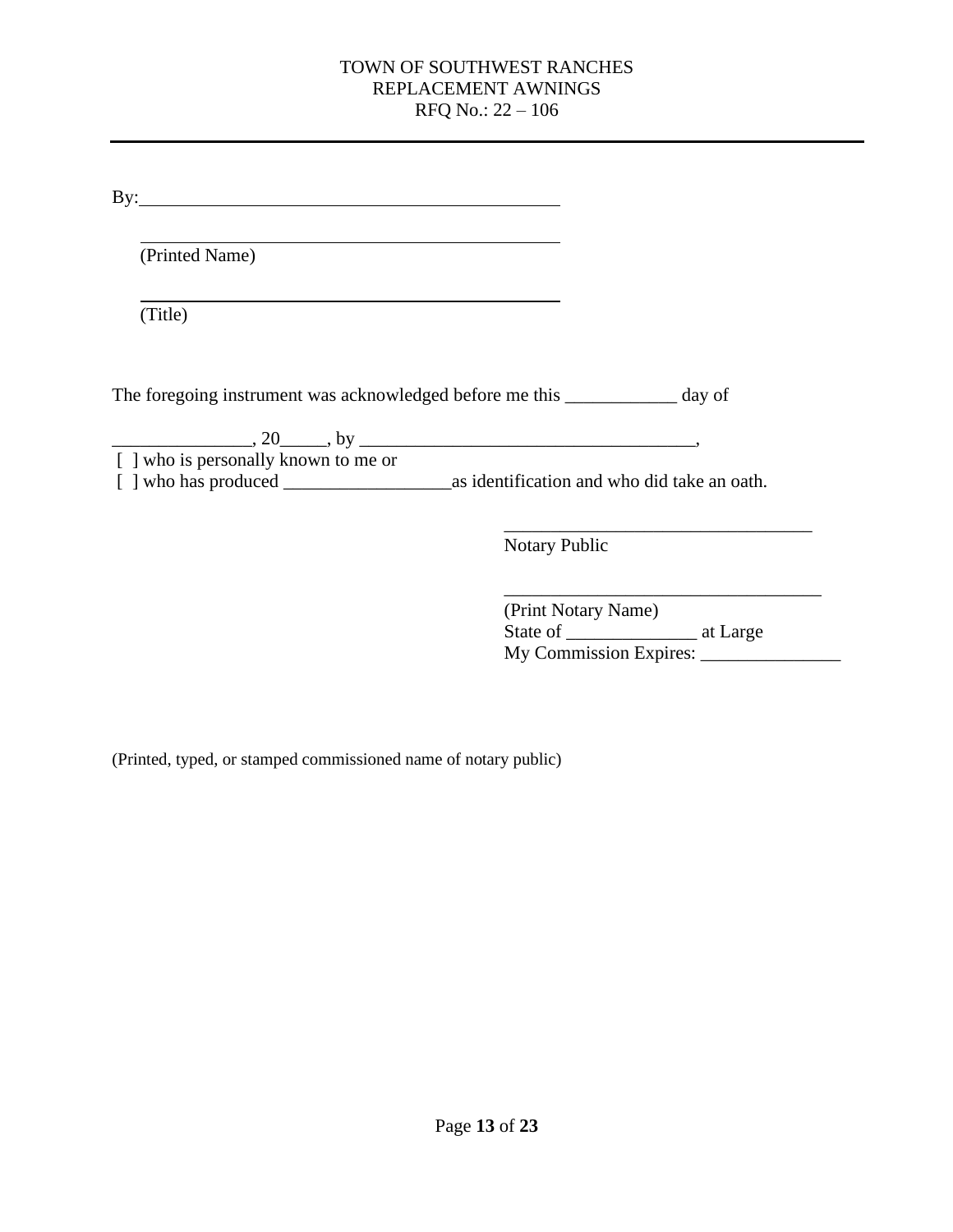## **APPENDIX G ANTI-LOBBYING CERTIFICATION FORM**

<span id="page-13-0"></span>1. The prospective participant certifies to the best of his or her knowledge and belief, that:

a. No Federal appropriated funds have been paid or will be paid, by or on behalf of the undersigned, to any person for influencing or attempting to influence an officer or employee of any Federal agency, a Member of Congress, an officer or employee of Congress, or an employee of a Member of Congress in connection with the awarding of any Federal contract, the making of any Federal grant, the making of any Federal loan, the entering into of any cooperative agreement, and the extension, continuation, renewal, amendment, or modification of any Federal contract, grant, loan, or cooperative agreement.

b. If any funds other than Federal appropriated funds have been paid or will be paid to any person for influencing or attempting to influence an officer or employee of any Federal agency, a Member of Congress, an officer or employee of Congress, or an employee of a Member of Congress in connection with this Federal contract, grant, loan, or cooperative agreement, the undersigned shall complete and submit Standard Form-LLL, "Disclosure Form to Report Lobbying," in accordance with its instructions.

2. This certification is a material representation of fact upon which reliance was placed when this transaction was made or entered into. Submission of this certification is a prerequisite for making or entering into this transaction imposed by 31 U.S.C. 1352. Any person who fails to file the required certification shall be subject to a civil penalty of not less than \$10,000 and not more than \$100,000 for each such failure.

3. The prospective participant also agrees by submitting its bid or proposal that the participant shall require that the language of this certification be included in all lower tier subcontracts, which exceed \$100,000 and that all such recipients shall certify and disclose accordingly.

| City, State, Zip: |            |  |
|-------------------|------------|--|
| (type or print)   |            |  |
|                   |            |  |
|                   | Date: 2008 |  |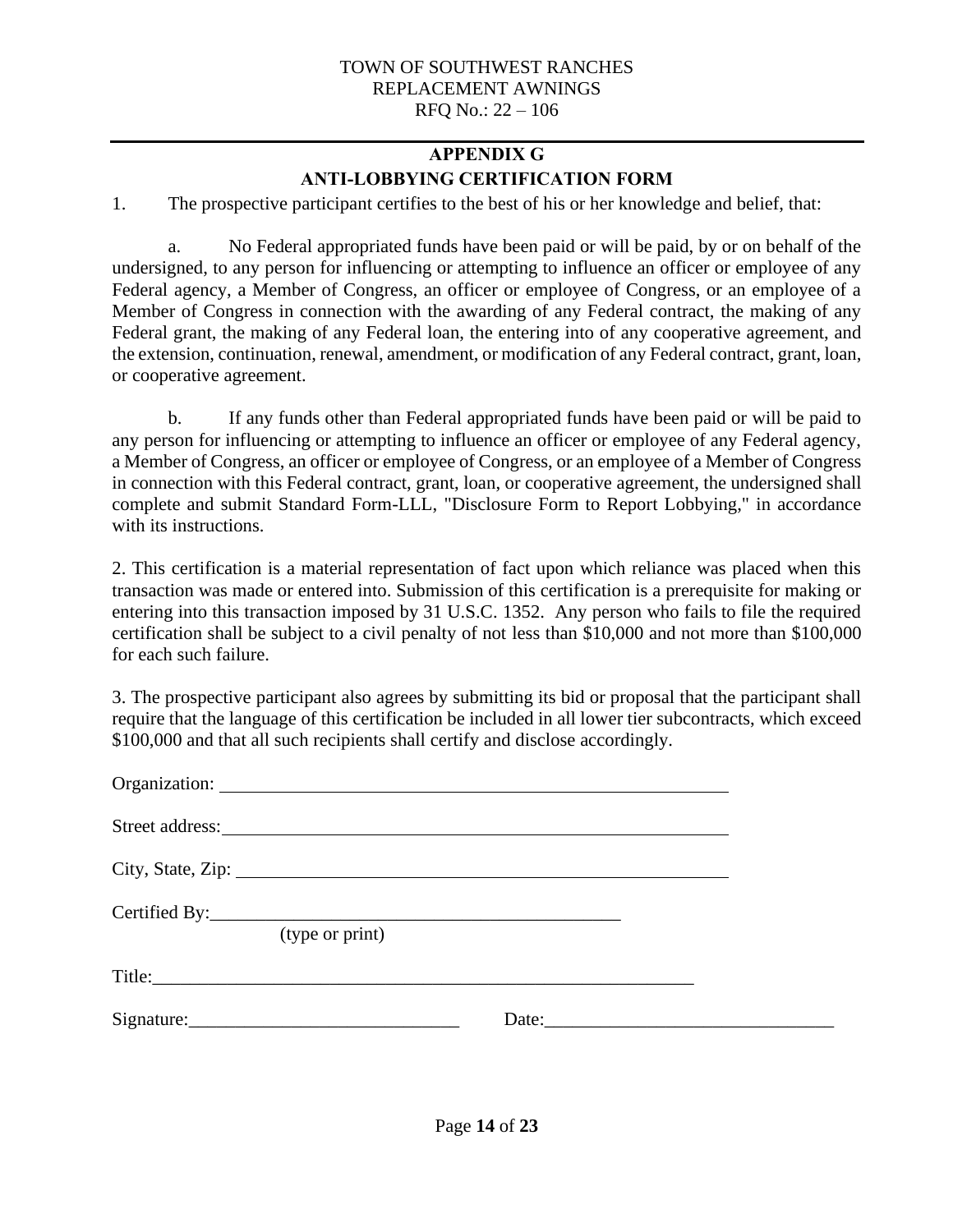## **APPENDIX O ACKNOWLEDGMENT OF CONFORMANCE WITH O.S.H.A. STANDARDS**

#### <span id="page-14-0"></span>TO THE TOWN OF SOUTHWEST RANCHES:

\_\_\_\_\_\_\_\_\_\_\_\_\_\_\_\_, hereby acknowledges and agrees that as Contractor for the Town of Southwest Ranches within the limits of the Town of Southwest Ranches, Florida, we have the sole responsibility for compliance with all requirements of the Federal Occupational Safety and Health regulations, and agree to indemnify and hold harmless the Town of Southwest Ranches, including its Council Members, officers and employees, from and against any and all legal liability or loss the Town may incur due to \_\_\_\_\_\_\_\_\_\_\_\_\_\_\_\_\_\_'s failure to comply with such regulations.

\_\_\_\_\_\_\_\_\_\_\_\_\_\_\_\_\_\_\_\_\_\_\_\_\_\_\_\_\_ \_\_\_\_\_\_\_\_\_\_\_\_\_\_\_\_\_\_\_\_\_\_\_\_\_\_\_\_\_\_\_\_\_ ATTEST CONTRACTOR

 $BY:$ 

\_\_\_\_\_\_\_\_\_\_\_\_\_\_\_\_\_\_\_\_\_\_\_\_\_\_\_\_\_\_\_\_\_ Print Name

Date: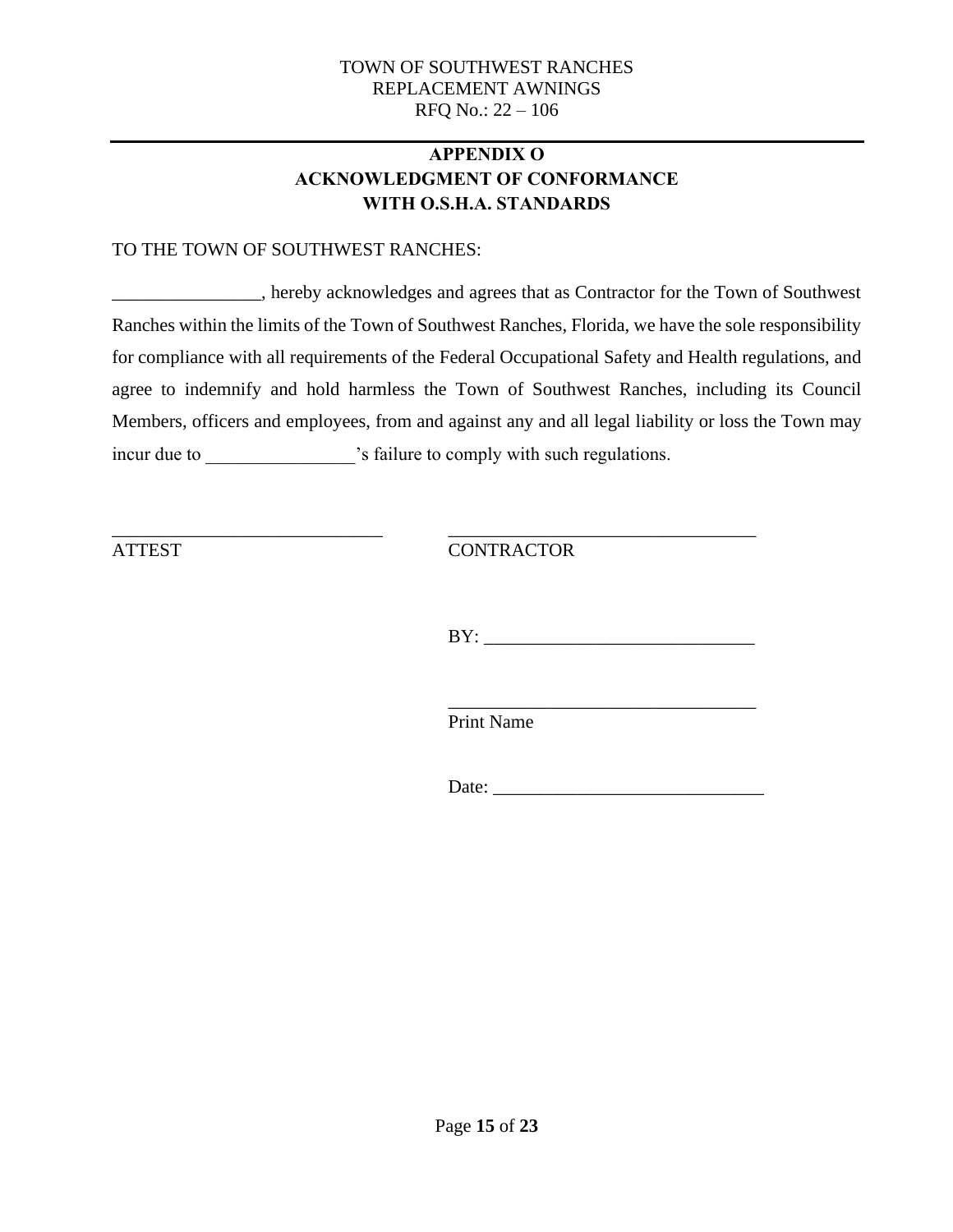## **APPENDIX Q PROPOSER EXPERIENCE**

<span id="page-15-0"></span>The Proposer's response to this questionnaire will be utilized as part of the Town's Quote Evaluation and Contractor selection. Proposers must have current licensures applicable to this type of work and must have experience on comparable work. List comparable contract experience client references

#### (MUST COMPLETE EVEN IF ADDITIONAL REFERENCE PAGE SUPPLIED)

| Project Name: Name and the set of the set of the set of the set of the set of the set of the set of the set of the set of the set of the set of the set of the set of the set of the set of the set of the set of the set of t |
|--------------------------------------------------------------------------------------------------------------------------------------------------------------------------------------------------------------------------------|
| Contract Amount:                                                                                                                                                                                                               |
| Contract Date: Note:                                                                                                                                                                                                           |
| Client Name: 1988                                                                                                                                                                                                              |
| Address: New York Contract to the Contract of the Contract of the Contract of the Contract of the Contract of the Contract of the Contract of the Contract of the Contract of the Contract of the Contract of the Contract of  |
| Contact Person: 2008. Contact Person:                                                                                                                                                                                          |
|                                                                                                                                                                                                                                |
|                                                                                                                                                                                                                                |
|                                                                                                                                                                                                                                |
| Project Name: 1000 million and the contract of the contract of the contract of the contract of the contract of the contract of the contract of the contract of the contract of the contract of the contract of the contract of |
| Contract Amount:                                                                                                                                                                                                               |
| Contract Date: <u>Contract Date:</u>                                                                                                                                                                                           |
| Client Name: Name:                                                                                                                                                                                                             |
| Address: National Address: National Address: National Address: National Address: National Address: National Address: National Address: National Address: National Address: National Address: National Address: National Addres |
| Contact Person: Note and the set of the set of the set of the set of the set of the set of the set of the set of the set of the set of the set of the set of the set of the set of the set of the set of the set of the set of |
|                                                                                                                                                                                                                                |
|                                                                                                                                                                                                                                |

PROPOSER: \_\_\_\_\_\_\_\_\_\_\_\_\_\_\_\_\_\_\_\_\_\_\_\_\_\_\_\_\_\_\_\_\_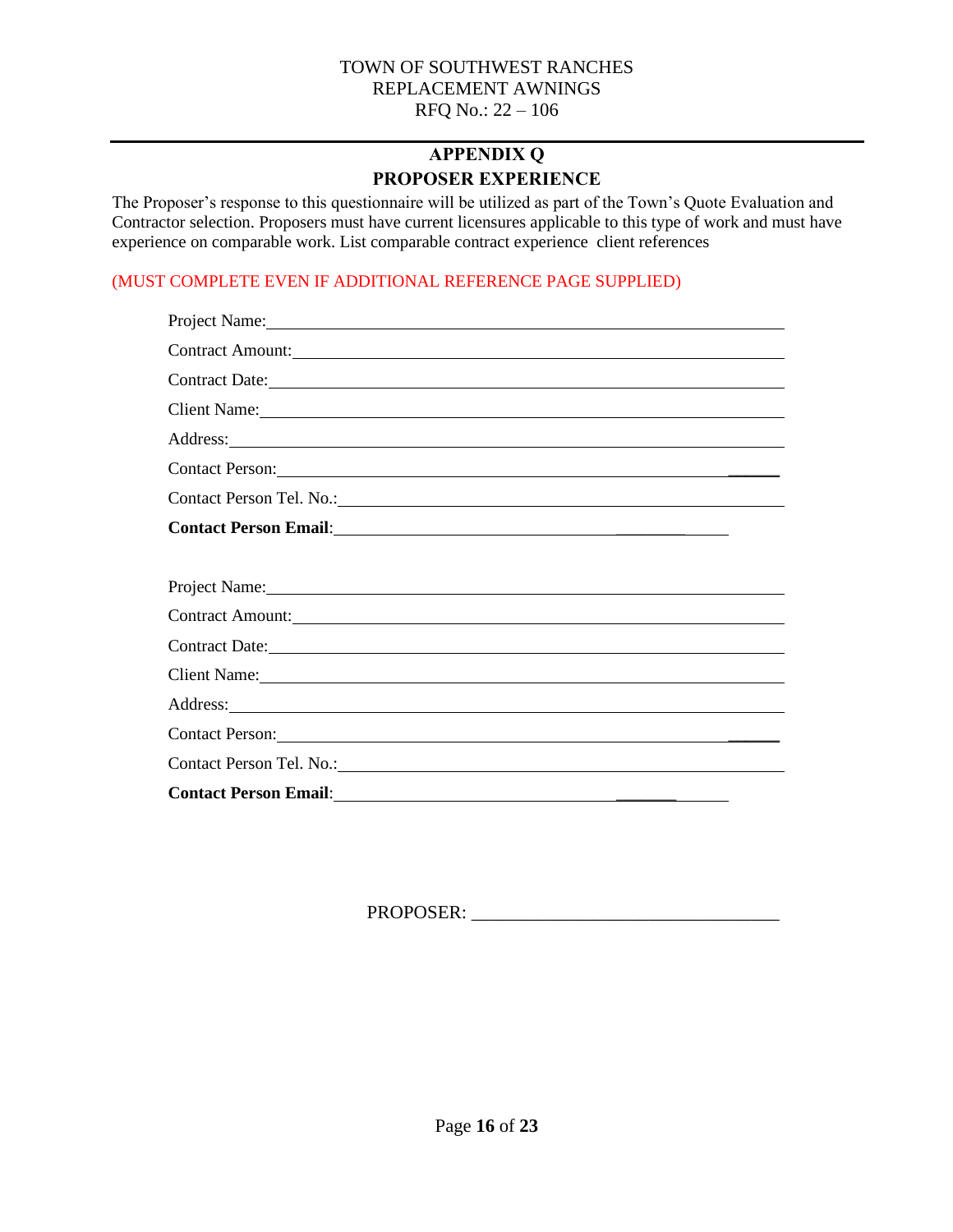## **APPENDIX U**

# **INSERT W – 9**

## <span id="page-16-0"></span>**Must be current(2018), signed, dated and legible W-9**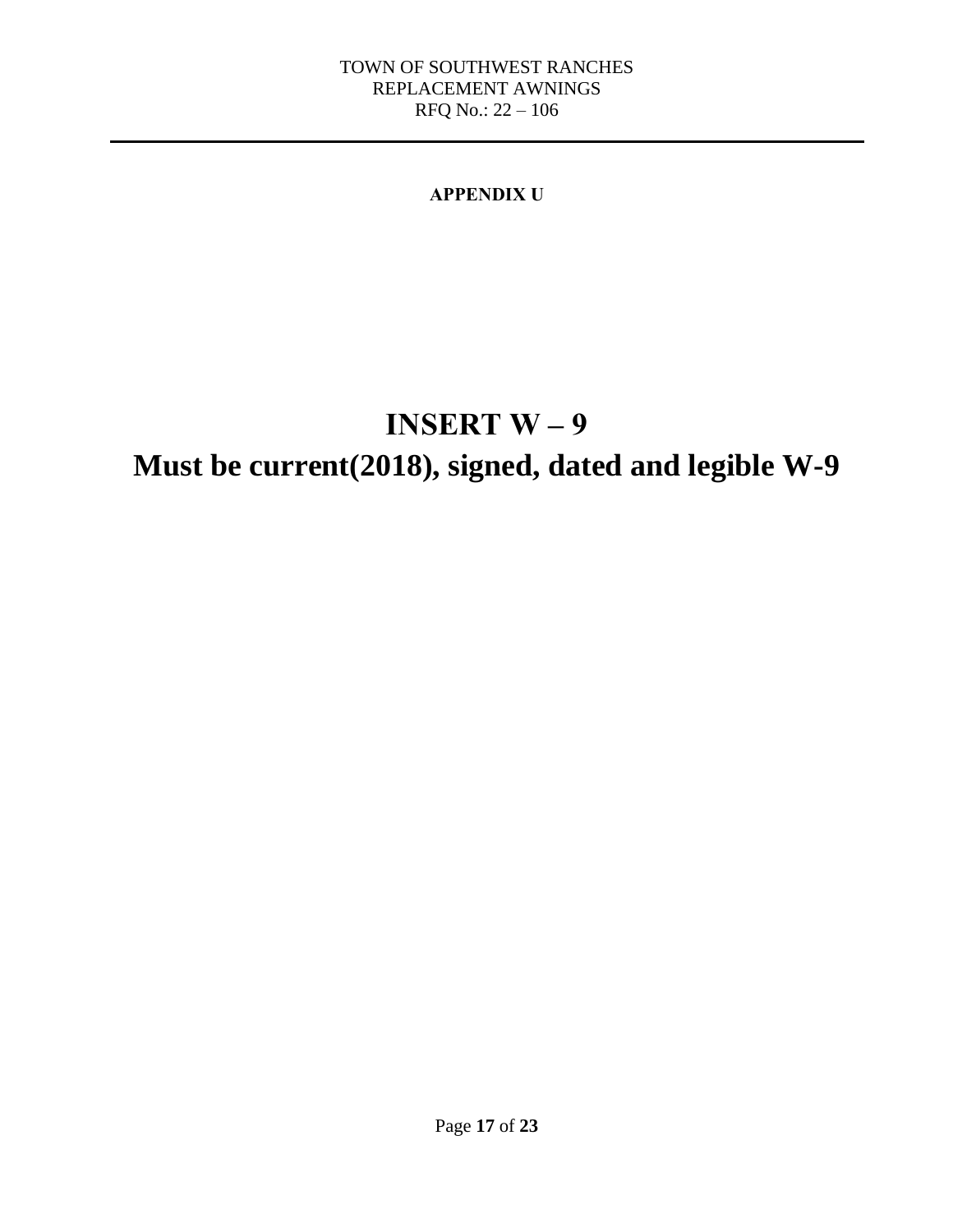#### **APPENDIX V**

## <span id="page-17-0"></span>**INSERT PROOF OF INSURANCE**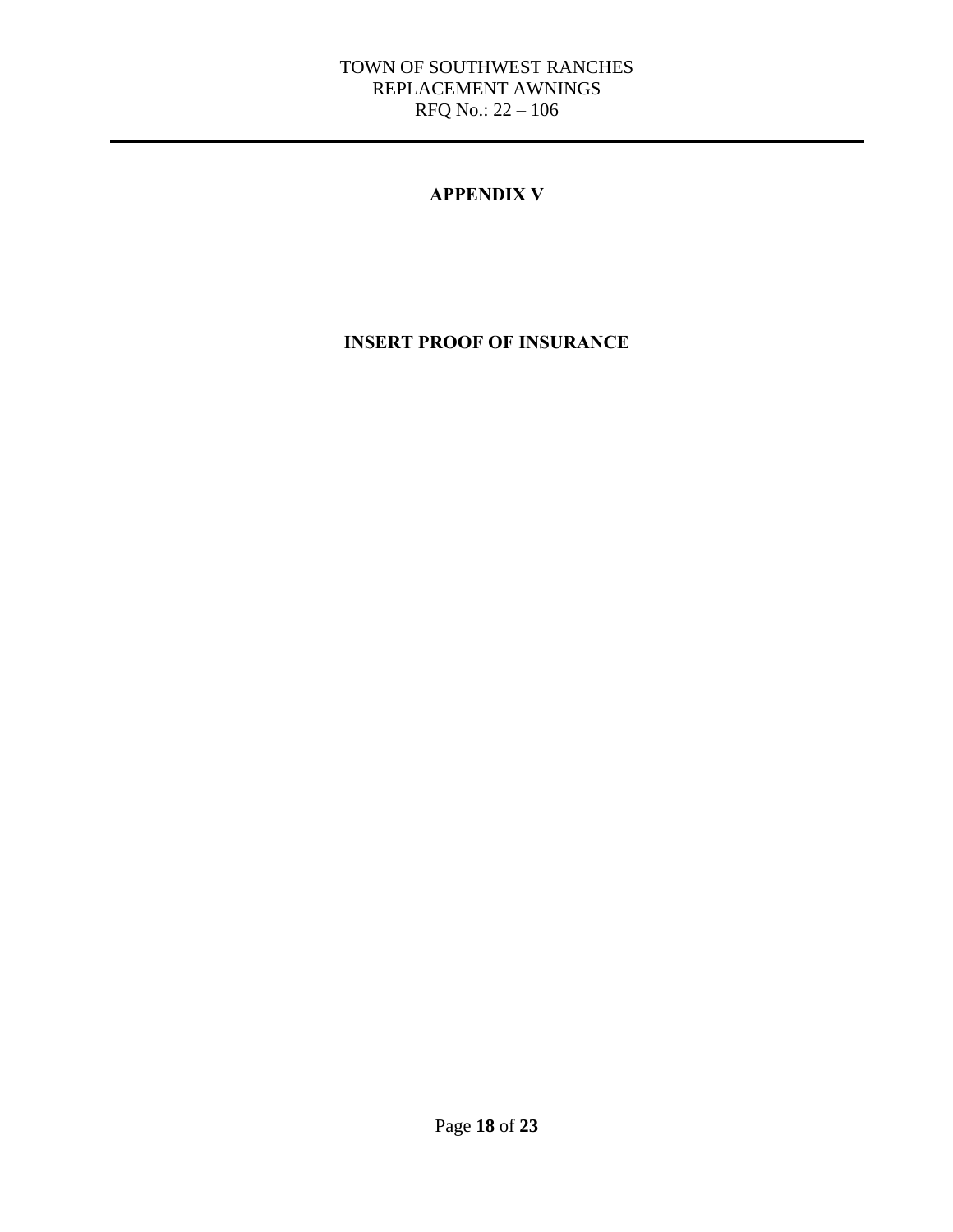## **APPENDIX Y OTHER FEDERAL, STATE AND LOCAL REQUIREMENTS (2 CFR 200 COMPLIANCE)**

<span id="page-18-0"></span>The Contractor must adhere to all requirements and regulations established by the Federal Emergency Management Agency (FEMA), the Federal Highway Administration (FHWA), Florida Department of Transportation (FDOT), Natural Resources Conservation Service (NRCS), U.S. Army Corps of Engineers (USACE) and any other governmental agency with jurisdiction over emergency/disaster response and recovery actions. Notwithstanding anything in this Agreement to the contrary, Contractor also agrees to comply, subject to applicable professional standards, with the provisions of any and all applicable Federal, State, County and Town orders, statutes, ordinances, rules and regulations which may pertain to the services required under the Agreement, including but not limited to:

#### **A. ACCESS BY THE GRANTEE, SUBGRANTEE, FEDERAL GRANTOR AGENCY AND COMPTROLLER GENERAL**

The Contractor shall allow access by the grantee, sub grantee, Federal grantor agency and Comptroller General of the United States, or any of their duly authorized representatives to any books, documents, papers, and records of the Contractor which are directly pertinent to that specific contract for the purpose of making audit, examination, excerpts and transcriptions.

## **B. FEDERAL CLEAN AIR AND WATER ACTS**

Contractor agrees to comply with all applicable standards, orders or regulations issued pursuant to the Clean Air Act (42 U.S.C. 7401-7671q) and the Federal Water Pollution Control Act as amended (33 U.S.C. 1251-1387), and will report violations to FEMA and the Regional Office of the Environmental Protection Agency (EPA).

## **C. CONTRACT WORK HOURS AND SAFETY STANDARDS**

The Contractor shall comply with Sections 103 and 107 of the Contract Work Hours and Safety Standards Act (40 U.S.C. 3702-3704) as supplemented by Department of Labor regulations (29 CFR Part 5).

## **D. COMPLIANCE WITH THE COPELAND ANTI-KICKBACK ACT**

(1) Contractor. The Contractor shall comply with 18 U.S.C. § 874, 40 U.S.C. § 3145, and the requirements of 29 C.F.R. pt. 3 as may be applicable, which are incorporated by reference into this contract.

(2) Subcontracts. The Contractor or subcontractor shall insert in any subcontracts the clause above and such other clauses as the FEMA may by appropriate instructions require, and also a clause requiring the subcontractors to include these clauses in any lower tier subcontracts. The prime contractor shall be responsible for the compliance by any subcontractor or lower tier subcontractor with all of these contract clauses.

(3) Breach. A breach of the contract clauses above may be grounds for termination of the contract, and for debarment as a contractor and subcontractor as provided in 29 C.F.R. § 5.12.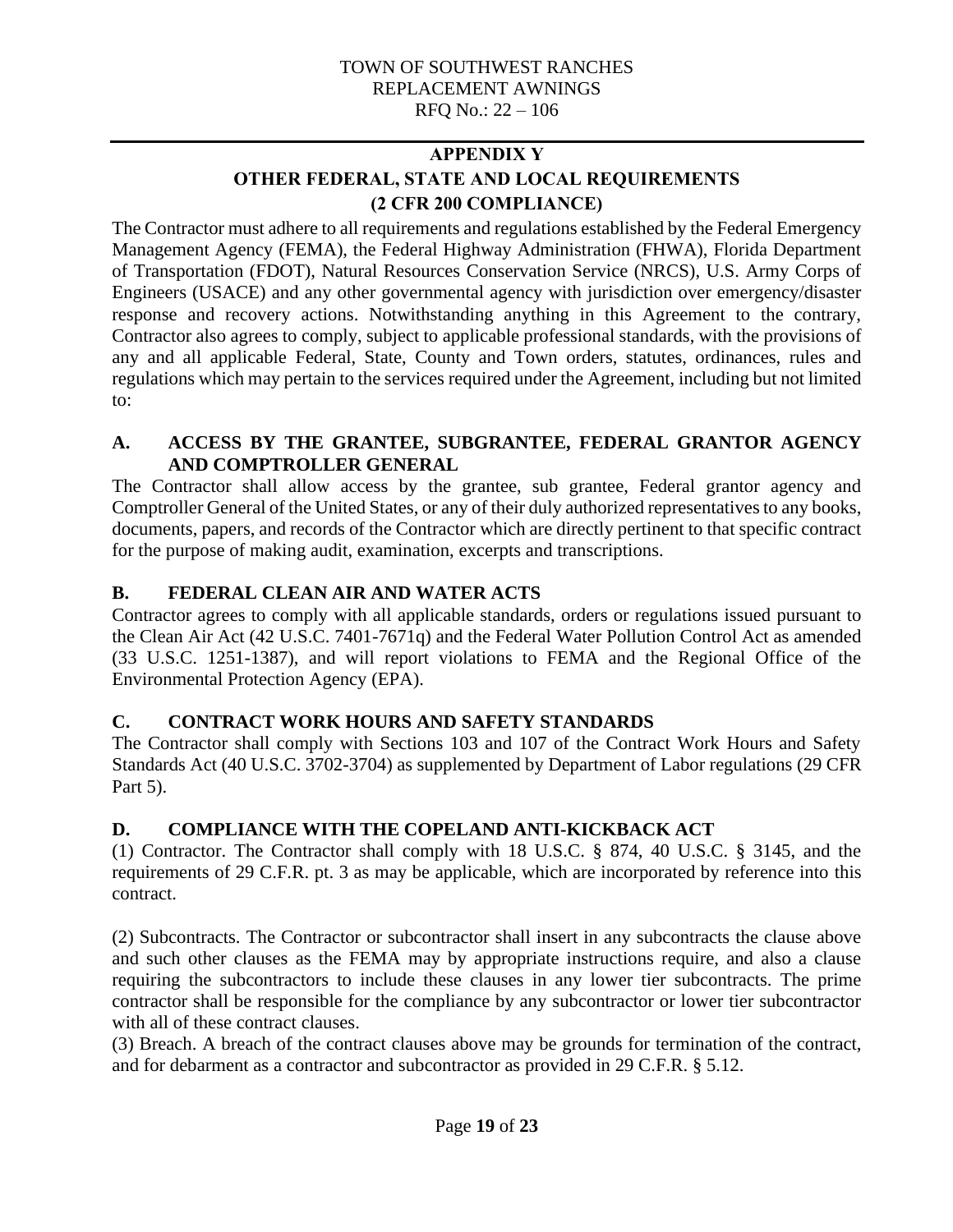#### **E. BUY AMERICAN ACT**

The Contractor shall comply with all applicable standards, orders, or requirements regarding the Buy American Act. (42 U.S.C 5206 - extended until 2023).

## **F. SUSPENSION AND DEBARMENT**

Non-federal entities are subject to the non-procurement debarment and suspension regulations implementing Executive Orders 12549 and 12689, 2 CFR part 180. These regulations restrict awards, sub-awards, and contracts with certain parties that are debarred, suspended, or otherwise excluded from or ineligible for participation in Federal assistance programs or activities.

#### **G. ANTI-LOBBYING**

Byrd Anti-Lobbying Amendment, 31 U.S.C. § 1352 (as amended), Contractors who apply or bid for an award of \$100,000 or more shall file the required certification (see page 40). Each tier certifies to the tier above that it will not and has not used Federal appropriated funds to pay any person or organization for influencing or attempting to influence an officer or employee of any agency, a member of Congress, officer or employee of Congress, or an employee of a member of Congress in connection with obtaining any Federal contract, grant, or any other award covered by 31 U.S.C. § 1352. Each tier shall also disclose any lobbying with non-Federal funds that takes place in connection with obtaining any Federal award. Such disclosures are forwarded from tier-to-tier up to the recipient.

This provision is applicable to all Federal-aid contracts and to all related subcontracts which exceed \$100,000 (49 CFR 20).

## **H. EQUAL EMPLOYMENT OPPORTUNITY**

The Contractor shall comply with Executive Order 11246 of September 24, 1965, entitled "Equal Employment Opportunity," as amended by Executive Order 11375 of October 13, 1967, and as supplemented in Department of Labor regulations (41 CFR Chapter 60). (All construction contracts awarded in excess of \$10,000 by grantees and their contractors or sub-grantees). Additionally, all contractors and subcontractors performing work in connection with this Agreement shall provide equal opportunity for employment because of race, religion, color, age, sex, national origin, sexual preference, disability or marital status. The aforesaid provision shall include, but not be limited to, the following: employment, upgrading, demotion or transfer, recruitment advertising; layoff or termination; rates of pay or other forms of compensation; and selection for training, including apprenticeship. The Contractor agrees to post in a conspicuous place available for employees and applicants for employment, such notices as may be required by the Dade County Fair Housing and Employment Commission, or other authority having jurisdiction over the Work setting forth the provisions of the nondiscrimination law.

#### **I. NONDISCRIMINATION**

During the performance of this Agreement, Contractor agrees to not discriminate against any employee or applicant for employment because of race, religion, color, sex, handicap, marital status,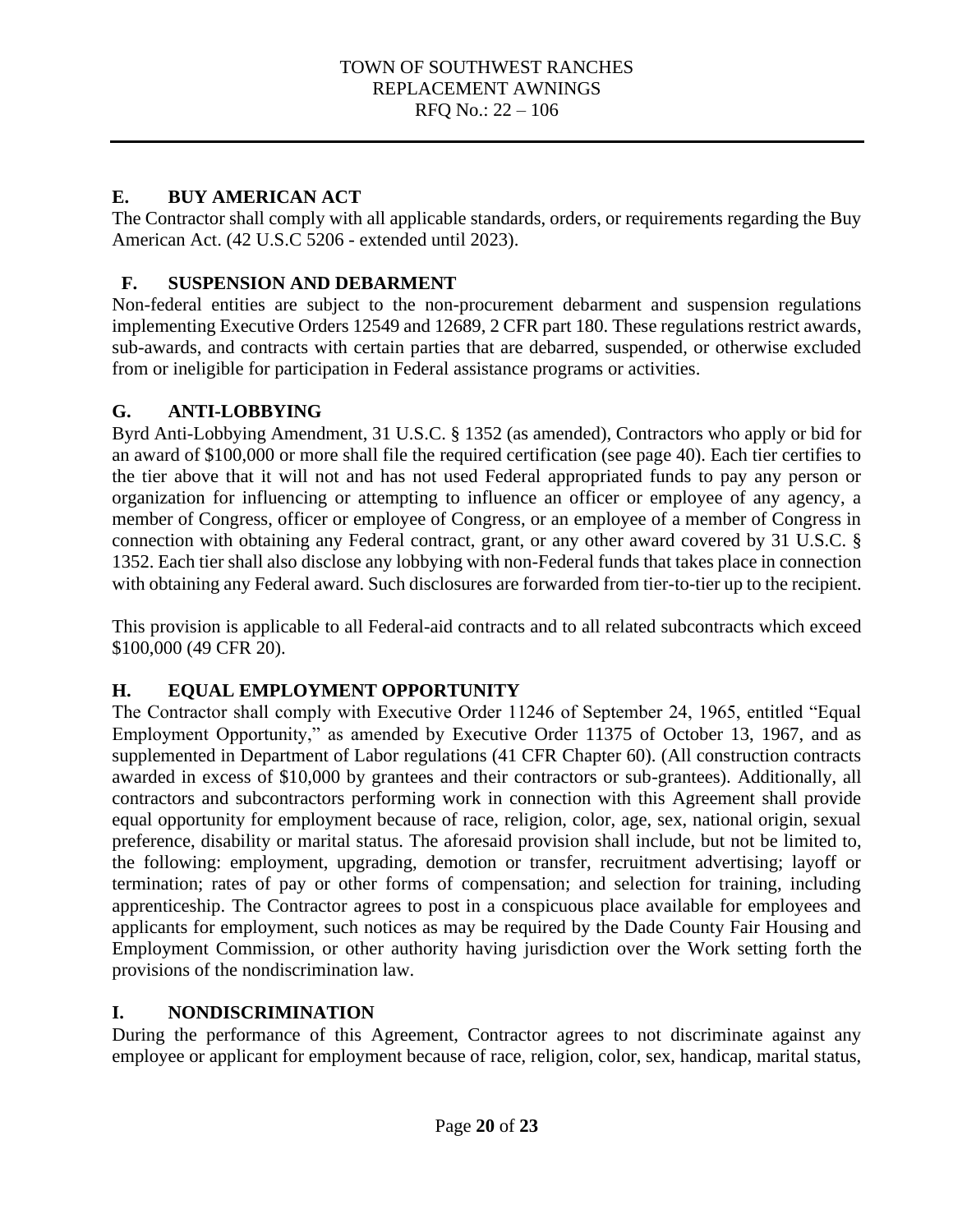age or national origin, and will take affirmative action to ensure that they are afforded equal employment opportunities without discrimination. Such action shall be taken with reference to, but not be limited to, recruitment, employment, termination, rates of pay or other forms of compensation, and selection for training or retraining, including apprenticeship and on-the-job training. By entering into this Agreement with the Town, the Contractor attests that it is not in violation of the Americans with Disabilities Act of 1990 (and related Acts). If the Contractor or any owner, subsidiary or other firm affiliated with or related to the Contractor is found by the responsible enforcement agency or the Town to be in violation of the Act, such violation shall render this Agreement void. This Agreement shall be void if the Contractor submits a false affidavit or the Contractor violates the Act during the term of this Agreement, even if the Contractor was not in violation at the time it submitted its affidavit.

## **J. OCCUPATIONAL SAFETY AND HEALTH ACT (OSHA)**

The Contractor shall comply with OSHA as applicable to this Agreement.

## **K. ENVIRONMENTAL PROTECTION AGENCY (EPA)**

The Contractor shall comply with all laws, rules and regulations promulgated by, for, or related to the EPA as applicable to this Agreement.

## **L. CONFLICTS OF INTEREST**

The Contractor shall comply with "Conflicts of Interest" Section 1-19 of the Broward County Code, and Ordinance 2011-19.

## **M. FLORIDA BUILDING CODE (FBC)**

The Contractor shall comply with all applicable provisions of the Florida Building Code (FBC).

## **N. VIOLATIONS OF LAW**

Notwithstanding any other provision of the Agreement, Contractor shall not be required pursuant to the Agreement to take any action or abstain from taking any action if such action or abstention would, in the good faith determination of the Contractor, constitute a violation of any law or regulation to which Contractor is subject, including, but not limited to, laws and regulations requiring that Contractor conduct its operations in a safe and sound manner.

## **O. VERIFICATION OF EMPLOYMENT STATUS**

Any Contractor/Consultant assigned to perform responsibilities under its contract with a State agency are required to utilize the U.S. Department of Homeland Security's E-Verify system (per the State of Florida Executive Order Number 11-02 "Verification of Employment Status") to verify the employment eligibility of: (a) all persons employed during the contract term by the Contractor to perform employment duties within Florida; and (b) all persons (including subcontractors) assigned by the Contractor to perform work pursuant to the contract with the State agency. U.S. Department of Homeland Security's E-Verify System Affirmation Statement should be completed and submitted to Town for any individuals performing work for Contractor under the Agreement.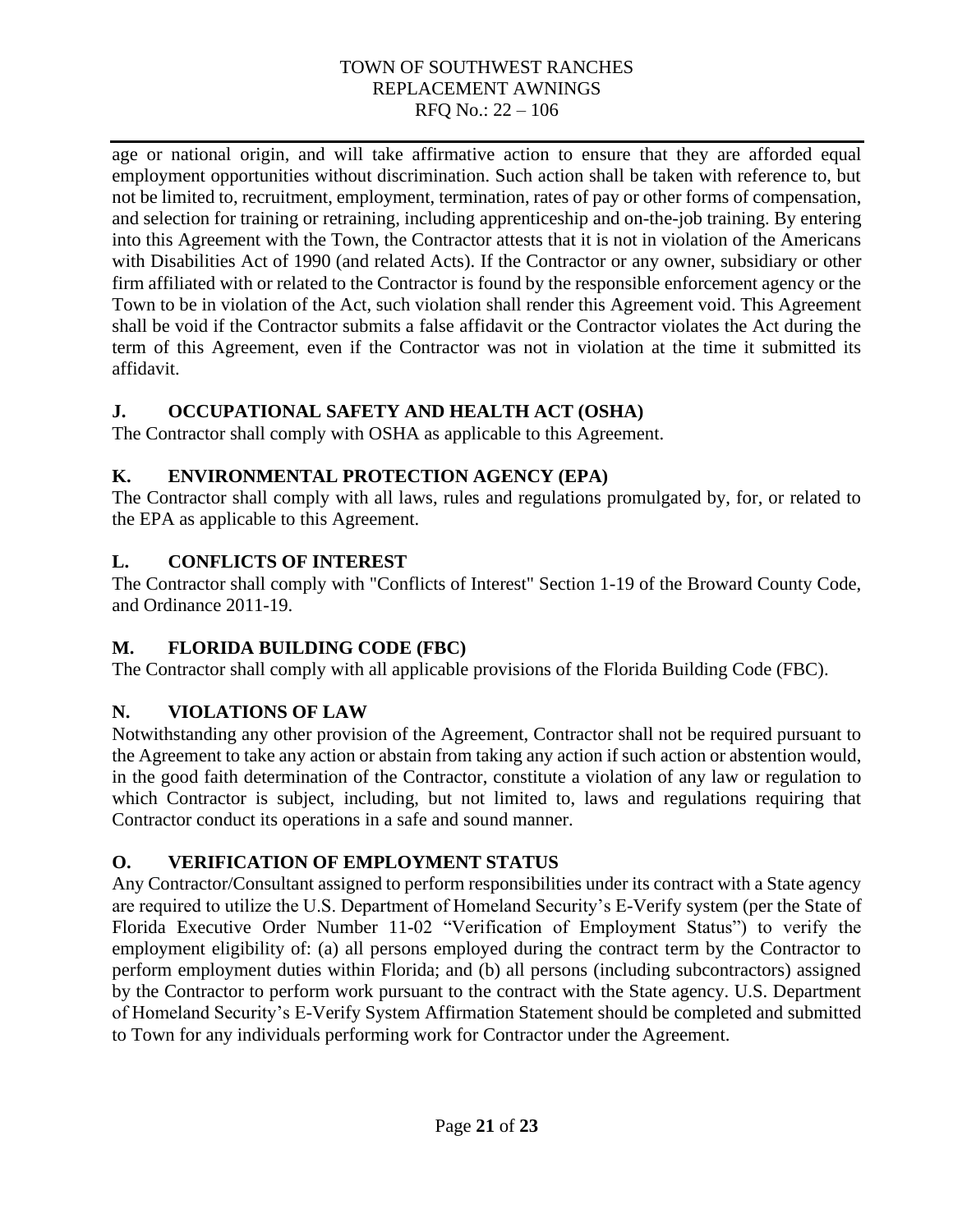#### **P. CONTRACTING WITH SMALL AND MINORITY BUSINESSES, WOMEN'S BUSINESS ENTERPRISES, AND LABOR SURPLUS AREA FIRMS**

Contractors shall comply with the requirements of 2 CFR §200.321 as applicable to this Agreement. Contractor's failure or refusal to comply with the provisions of this section shall result in the immediate termination for cause by Town.

#### **Q. PROCUREMENT OF RECOVERED MATERIALS**

Contractors shall comply with the requirements of 2 CFR §200.321, as applicable to this Agreement.

#### **R. DAVIS-BACON ACT REQUIREMENTS**

Contractors shall comply with the requirements of the Davis-Bacon Act, as amended (40 U.S.C. §3141-3148), and as supplemented by Department of Labor regulations (29 CFR Part 5, "Labor Standards Provisions Applicable to Contracts Covering Federally Financed and Assisted Construction"), as applicable to this Agreement.

Signature of Contractor's Authorized Official

\_\_\_\_\_\_\_\_\_\_\_\_\_\_\_\_\_\_\_\_\_\_\_\_\_\_\_\_\_\_\_\_\_\_\_\_\_\_\_\_

\_\_\_\_\_\_\_\_\_\_\_\_\_\_\_\_\_\_\_\_\_\_\_\_\_\_\_\_\_\_\_\_\_\_\_\_\_\_\_\_\_ Name and Title of Contractor's Authorized Official

\_\_\_\_\_\_\_\_\_\_\_\_\_\_\_\_\_\_\_\_\_\_\_\_\_\_\_\_\_\_\_\_\_\_\_\_\_\_\_\_\_

**Date**